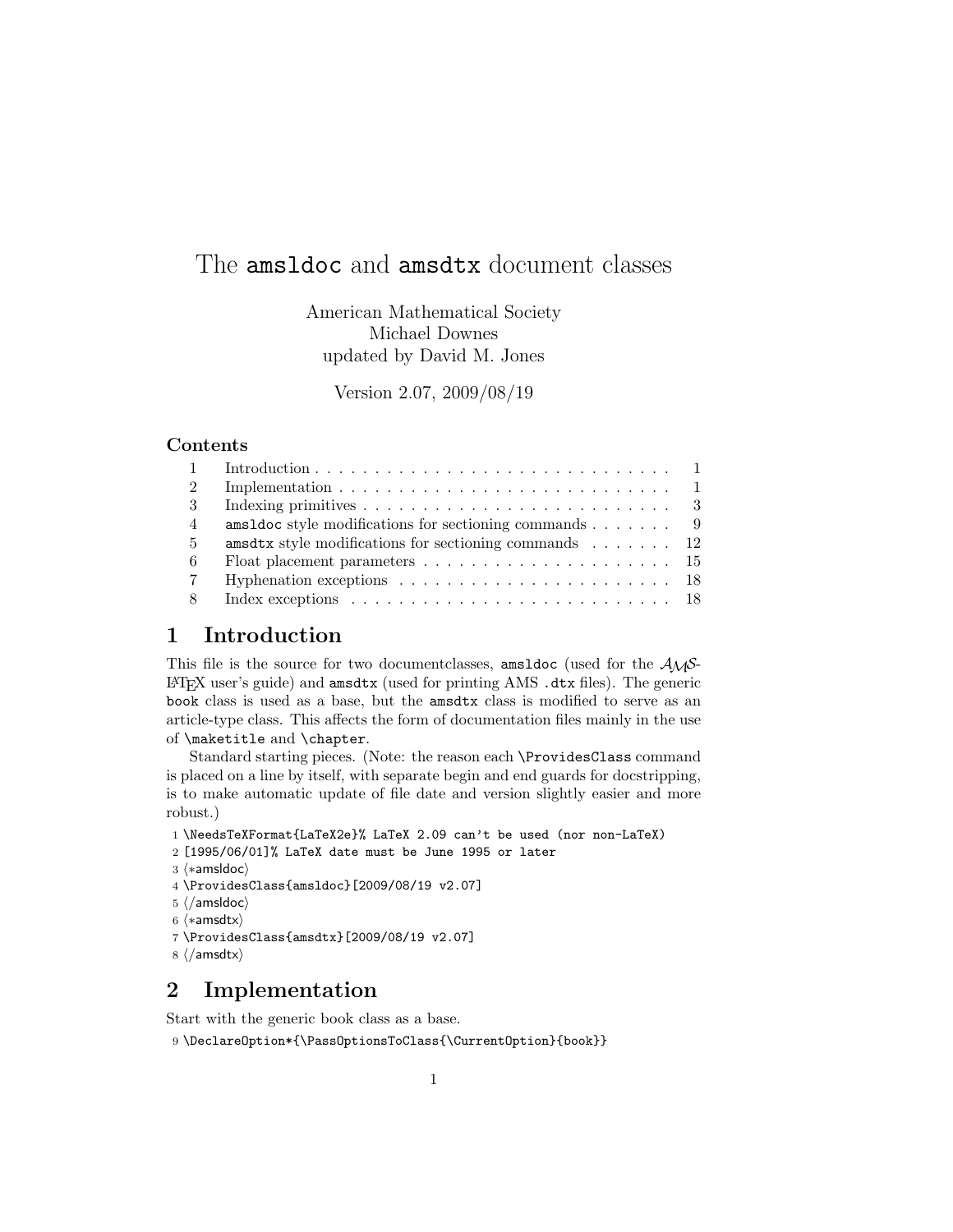| Table 1. Features of the amsldoc and amsdtx classes |
|-----------------------------------------------------|
|-----------------------------------------------------|

| Command Name<br>Purpose |                                                                                      |                                                                         |  |
|-------------------------|--------------------------------------------------------------------------------------|-------------------------------------------------------------------------|--|
| \cn                     |                                                                                      | To print a user command name: \cn{title};                               |  |
|                         |                                                                                      | leading backslash can be optionally included for                        |  |
|                         |                                                                                      | control symbols: $\cn{\%}$ . The $\cn$ command                          |  |
|                         |                                                                                      | works properly even in macro arguments (compare                         |  |
|                         |                                                                                      | to, e.g., \verb'\newif'). But beware of a fragile                       |  |
|                         |                                                                                      | control symbol (are there any?) in a moving                             |  |
|                         |                                                                                      | argument.                                                               |  |
| $\setminus$ cs          |                                                                                      | 'Control sequence': to print an internal command                        |  |
|                         |                                                                                      | name, not intended for the end user                                     |  |
| $\env$                  |                                                                                      | To print an environment name: \env{table}                               |  |
| \pkg                    |                                                                                      | To print a package name: \pkg{eufrak}                                   |  |
| $\clap{c1s}$            |                                                                                      | To print a class name: \cls{book}                                       |  |
| \opt                    |                                                                                      | To print the name of a class or package option:                         |  |
|                         |                                                                                      | \opt{twocolumn}                                                         |  |
| \bst                    |                                                                                      | To print the name of a BibT <sub>E</sub> X style                        |  |
|                         |                                                                                      | \bst{amsalpha}                                                          |  |
| $\ln$                   |                                                                                      | To print a file name or font name:                                      |  |
|                         |                                                                                      | \fn{T1enc.def}, \fn{cmsy10}                                             |  |
| \fnt                    |                                                                                      | To print a font name: \fn{cmsy10}                                       |  |
| \cnt                    |                                                                                      | To print a counter name: \fn{topnumber}                                 |  |
| $\qquadq$ c             |                                                                                      | To quote a single character: $\qquad\qquad$ , $\qquad$ , this works     |  |
|                         |                                                                                      | properly for special characters, even in macro                          |  |
|                         |                                                                                      | arguments, unlike e.g., \verb'%'                                        |  |
| \latex/etc.             |                                                                                      | Convenient forms of <i>\LaTeX</i> , <i>\TeX</i> , <i>\BibTeX</i> , etc. |  |
|                         |                                                                                      | that are easier to type and have a trailing slash to                    |  |
|                         |                                                                                      | eliminate the following-space problem (without                          |  |
|                         |                                                                                      | needing different markup in different contexts)                         |  |
|                         |                                                                                      |                                                                         |  |
| 10 \ProcessOptions      |                                                                                      |                                                                         |  |
| 11 \LoadClass{book}     |                                                                                      |                                                                         |  |
|                         |                                                                                      |                                                                         |  |
|                         | 12 \IfFileExists{url.sty}{%                                                          |                                                                         |  |
| 13<br>14                | \@gobble                                                                             | \RequirePackage{url}\relax                                              |  |
| $15 \;$ H%              |                                                                                      |                                                                         |  |
| 16                      | <i><b>\@firstofone</b></i>                                                           |                                                                         |  |
| 17 }                    |                                                                                      |                                                                         |  |
| 18 t                    |                                                                                      |                                                                         |  |
| 19                      | \DeclareRobustCommand{\url}[1]{%                                                     |                                                                         |  |
| 20                      | \def\@tempa{#1}%<br>\texttt{\urlsetup \$\expandafter\strip@prefix\meaning\@tempa\$}% |                                                                         |  |
| 21                      |                                                                                      |                                                                         |  |
| }%<br>22                |                                                                                      |                                                                         |  |
| 23                      | \def\urlsetup{%                                                                      |                                                                         |  |
| 24                      |                                                                                      | \check@mathfonts \textfont\@ne\the\font \textfont\z@\the\font           |  |
| 25                      |                                                                                      |                                                                         |  |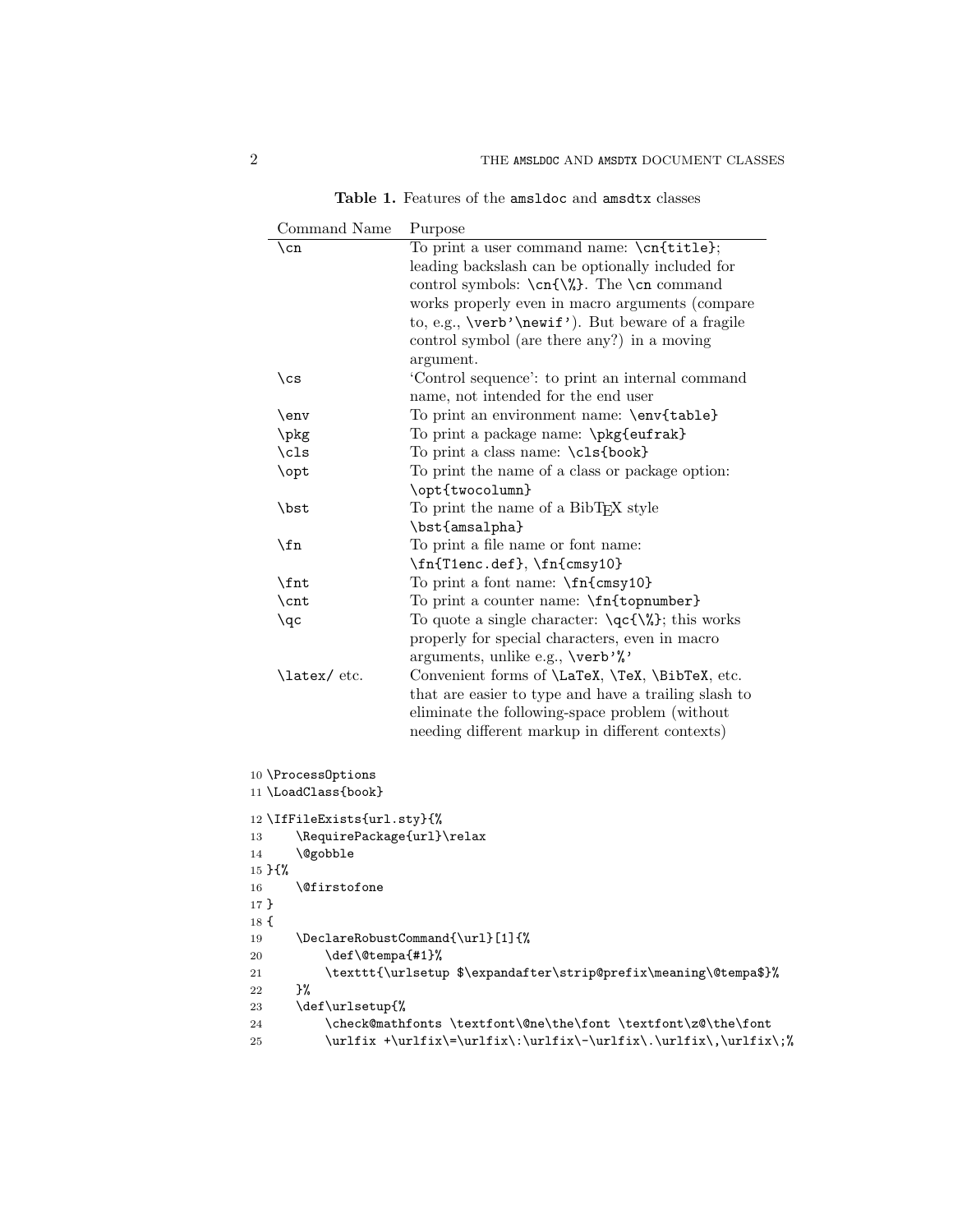```
26 \urlbreak\&\urlbreak\/\urlbreak\?%
27 }%
28 \def\urlbreak#1{%
29 \mathcode'#1="8000
30 \begingroup \lccode'\"='#1 \lowercase{\endgroup \edef"}%
31 {\mathchar\number'#1\penalty\hyphenpenalty}%
32 \frac{1}{12}33 \def\urlfix#1{%
34 \mathcode'#1='#1\relax
35 }%
36 }
37 \providecommand{\qq}[1]{\textquotedblleft#1\/\textquotedblright}
38 \providecommand{\mdash}{\textemdash\penalty\exhyphenpenalty}
39 \providecommand{\ndash}{\textendash\penalty\exhyphenpenalty}
```

```
40 \let\@xp\expandafter
```
# 3 Indexing primitives

Unlike amsdtx, amsldoc doesn't load the doc package, so we need to provide the following logical names. The values are consistent with makeindex's default conventions.

```
41 \langle *amsldoc \rangle42 \def\actualchar{@}
43 \def\quotechar{"}
44 \def\levelchar{!}
45 \def\encapchar{|}
46 \def\verbatimchar{+}
```
We also need the **\ifcodeline@index** switch.

```
47 \newif\ifcodeline@index
48 \; \langle / \text{amsldoc} \rangle
```
\autoindex When generating a codeline index, this encapsulates the page number in italics. 49 \newcommand\*{\autoindex}[1]{%

```
50 \index{#1\ifcodeline@index\encapchar usage\fi}%
51 }
```
\ntt To avoid font substitution warnings we make the tt font always print in the normal weight and shape.

```
52 \newcommand{\ntt}{\normalfont\ttfamily}
```
\indexcs Index a control sequence without printing it. Note non-long. The \@nobslash strips off an optional leading backslash before passing the control sequence name to **\@indexcs**. This means that **\indexcs{\cs}** and **\indexcs{cs}** produce the same index entry.

```
53 \newcommand*{\indexcs}[1]{%
54 \@xp\@xp\@xp\@indexcs\@xp\@nobslash\string#1\@nil
55 }
```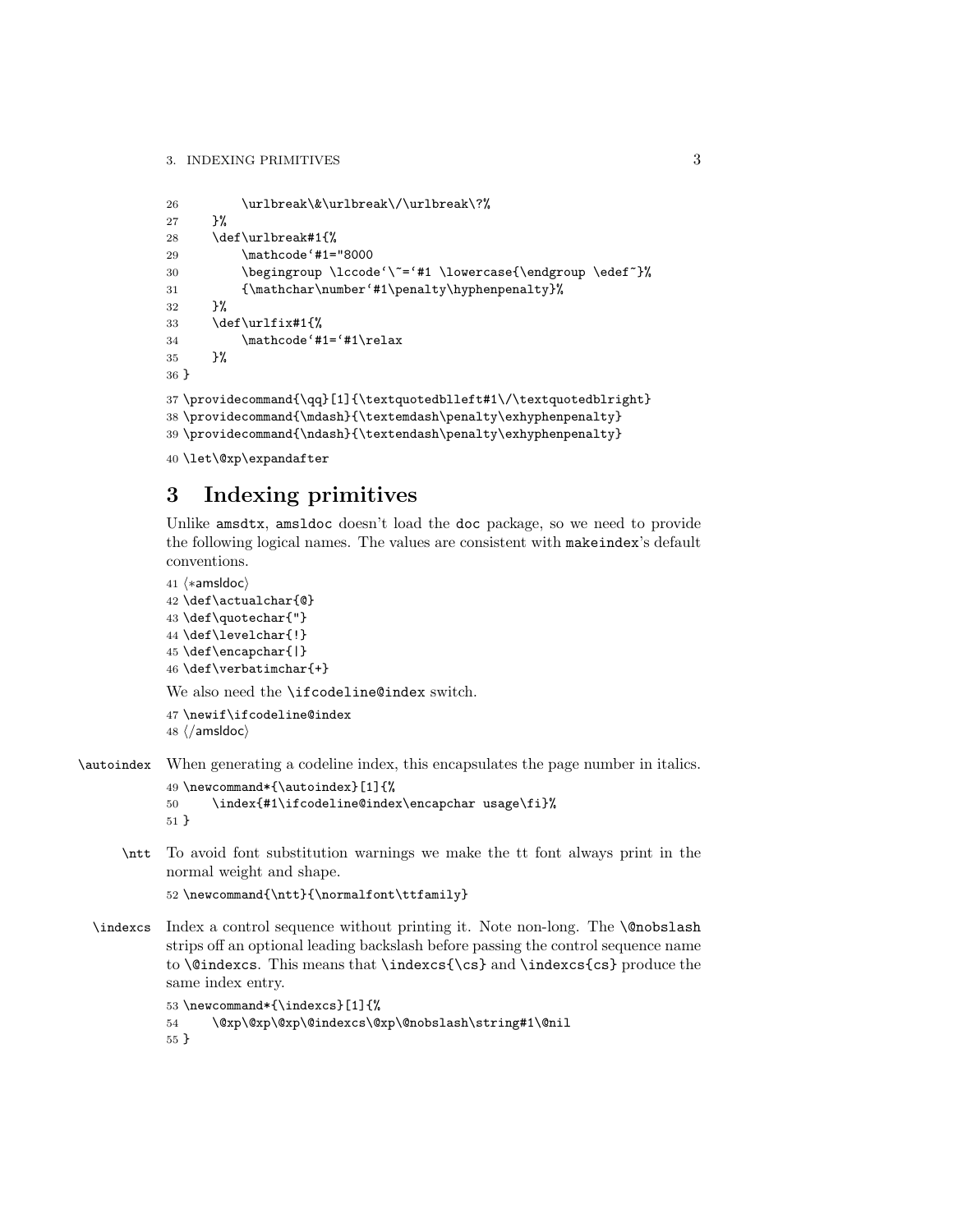\@indexcs Given cs as an argument, this writes something like cs@\verb"\*+\cs+ to the .idx file (or cs=\verb!\*+\cs+ if using doc.sty).

|        |    | 56 \def\@indexcs#1\@nil{%            |
|--------|----|--------------------------------------|
| 57     |    | \autoindex{#1\actualchar             |
| 58     |    | \string\verb\quotechar*\verbatimchar |
| 59     |    | \@xp\@bothoftwo\string\ #1\@empty    |
| 60     |    | \verbatimchar                        |
| 61     | ጉ% |                                      |
| $62$ } |    |                                      |

\@bothoftwo This has the effect of removing spaces before each of the arguments. In particular, it removes the space generated by  $\strut \text{string} \cup \text{above}.$ 

\def\@bothoftwo#1#2{#1#2}

#### \category@index

 \def\category@index#1#2{% {\ntt#2}% \@category@index{#1}{#2}% }

#### \@category@index

|        | 68 \def\@category@index#1#2{%    |
|--------|----------------------------------|
| 69     | \autoindex{%                     |
| 70     | #2\actualchar\string\texttt{#2}% |
| 71     | \ifx\@nil#1\@nil\else\space#1\fi |
| 72     | ጉ%                               |
| $73$ } |                                  |

Some functions to support  $\cn$  etc. For most of these commands we don't really want them to be **\long!** But in some early releases of  $LATEX 2<sub>\epsilon</sub>$  the \* form of \newcommand was not yet available.

We use the name **\bslchar** instead of **\bslash** to avoid potential conflict with the doc package **\bslash** command. Unlike **\bslash**, **\bslchar** survives unlimited writing/expansion because it is a chardef.

```
74 \chardef\bslchar='\\ % p. 424, TeXbook
75 \newcommand{\addbslash}{\expandafter\@addbslash\string}
76 \def\@addbslash#1{\bslchar\@nobslash#1}
77 \newcommand{\nobslash}{\expandafter\@nobslash\string}
78 \def\@nobslash#1{\ifnum'#1=\bslchar\else#1\fi}
```
\@boxorbreak Start up for a \cs or \cn command, adds an \hbox if in math, or an allowbreak penalty if the preceding item is not a space. (In case two such commands are used side-by-side.)

\def\@boxorbreak{%

```
80 \leavevmode
```

```
81 \ifmmode\hbox\else\ifdim\lastskip=\z@\penalty9999 \fi\fi
```
}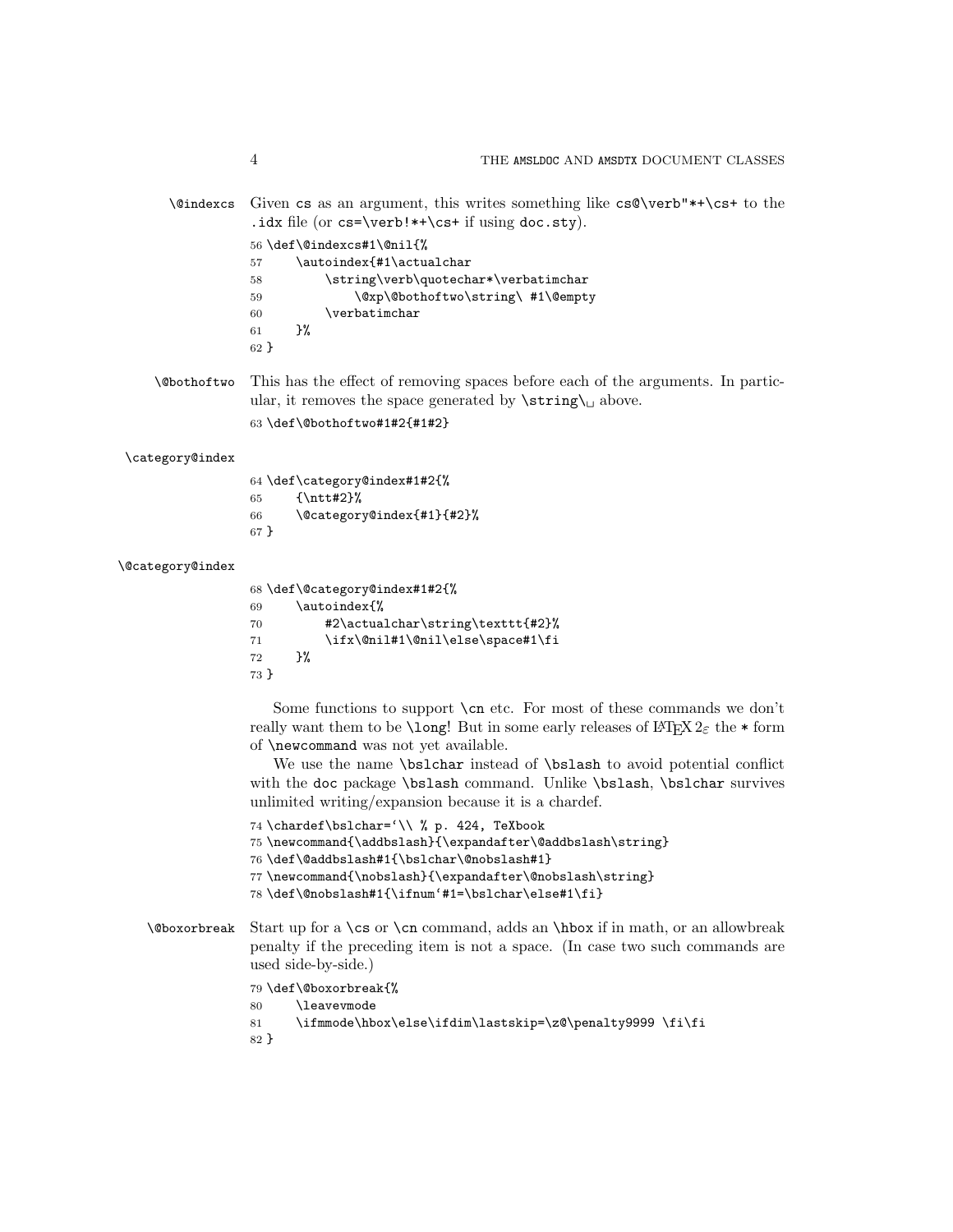### 3. INDEXING PRIMITIVES 5

Control sequence. The function \addbslash makes this command also usable for some special control sequences like  $\{\lambda \} \$  : instead of writing  $\csc{\lambda}$ which doesn't work, you can write  $\csc{\$\$ }.

83 \DeclareRobustCommand{\cs}[1]{%

```
84 \@boxorbreak{%
85 \ntt
86 \addbslash#1\@empty
87 \@xp\@xp\@xp\@indexcs\@xp\@nobslash\string#1\@nil
88 }%
89 }
```
Allow distinguishing non-private 'command names' that will be visible to the user from internal (mostly private) 'control sequences'. 90 \let\cn\cs

### \embrace

```
91 \DeclareTextSymbol{\lbracechar}{OT1}{123}
92 \DeclareTextSymbolDefault{\lbracechar}{OT1}
93 \DeclareTextSymbol{\rbracechar}{OT1}{125}
94 \DeclareTextSymbolDefault{\rbracechar}{OT1}
95
96 \providecommand{\embrace}[1]{%
97 \begingroup \ntt\lbracechar#1\rbracechar\endgroup}
```
One mandatory argument: cnm; two: cnmm; one optional and one mandatory: cnom; throwing in a star: cnsom; and so on.

```
98\providecommand{\cnbreak}{\penalty999\hskip0pt\relax}
99 \providecommand{\cnm}[2]{\cn{#1}\cnbreak\embrace{#2}}
100 \providecommand{\cnmm}[3]{\cn{#1}\cnbreak\embrace{#2}\cnbreak\embrace{#3}}
101 \providecommand{\cnom}[1]{\cn{#1}\cnbreak\ommitude}
102 \providecommand{\ommitude}[2][]{{\ntt[#1]}\cnbreak\embrace{#2}}
103 \providecommand{\cnmsm}[4]{%
104 \cn{#1}\cnbreak\embrace{#2}\cnbreak *\embrace{#4}}
```
The following items should not normally appear in math mode so they don't need to call \@boxorbreak.

LATEX documentclass name.

105 \DeclareRobustCommand{\cls}{\category@index{class}}

LATEX package name.

106 \DeclareRobustCommand{\pkg}{\category@index{package}}

LATEX option name.

```
107 \DeclareRobustCommand{\opt}{\category@index{option}}
```
Environment name.

```
108 (amsdtx)\DeclareRobustCommand{\env}[1]{{\ntt#1}\SpecialEnvIndex{#1}}
```

```
109 (amsldoc)\DeclareRobustCommand{\env}{\category@index{environment}}
    File name.
```
110 \DeclareRobustCommand{\fn}{\category@index{}}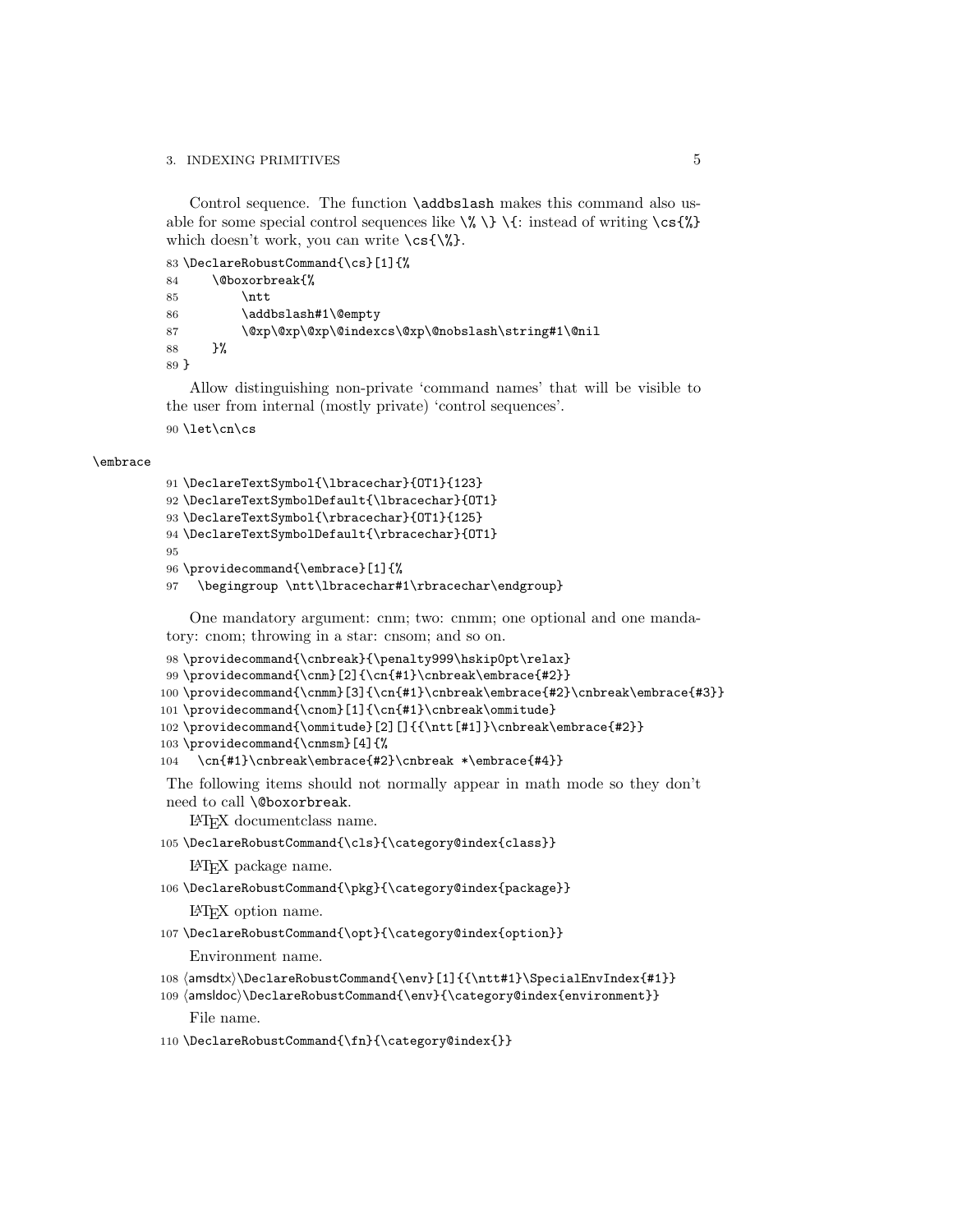BibT<sub>EX</sub> style.

```
111 \DeclareRobustCommand{\bst}{\category@index{\string\BibTeX{} style}}
```

```
112 \DeclareRobustCommand{\cnt}{\category@index{counter}}
```

```
113 \DeclareRobustCommand{\fnt}{\category@index{font}}
```
With long command names or file names we sometimes prefer to allow hyphenation in the tt font (in combination with suitable \hyphenation statements for individual documents). To make this work we must turn off the feature of LATEX that disables the hyphenchar of the tt fonts.

The method shown here depends on the assumption that OT1 encoding will be used for the tt fonts. An encoding-independent method would be more awkward: You'd have to explicitly load the relevant fonts, let's say by using \AtBeginDocument, and undo the hyphenchar change individually for each font.

Instead we force loading, or possibly reloading (depending on the preload options used locally for creating the LATEX format file), of the OT1/cmtt fd file, and then clear the macro \OT1+cmtt which contains code to execute whenever a font of this family is first loaded. The default value is to turn off the hyphenchar, and that's what we don't want.

This method is not especially palatable but other methods that don't involve loading the fd file are significantly less reliable.

```
114 \def\allowtthyphens{\begingroup
```

```
115 \fontencoding{OT1}\fontfamily{cmtt}%
```
Undefine the csname that \try@load@fontshape tests to determine whether the fd file needs loading. Then call \try@load@fontshape. Then we can remove the 'turn off hyphenation' code, which as it happens resides in the same csname that was tested.

```
116 \expandafter\let\csname OT1+cmtt\endcsname\relax
```

```
117 \try@load@fontshape
```

```
118 \endgroup
```

```
119 \expandafter\let\csname OT1+cmtt\endcsname\@empty
```
120 }

We allow some slop at the right margin because we have some long control sequence names and verbatim text to deal with. Also ignore underfull hboxes and vboxes unless they are really bad.

```
121 \hfuzz2pc
```

```
122 \vbadness9999 \hbadness5000
123 \def\AmS{{\protect\usefont{OMS}{cmsy}{m}{n}%
124 A\kern-.1667em\lower.5ex\hbox{M}\kern-.125emS}}
125\def\label{f\propto}126 \def\amslatex/{{\protect\AmS-\protect\LaTeX}}
127 \def\tex/{{\protect\TeX}}
128 \def\amstex/{{\protect\AmS-\protect\TeX}}
129 \def\bibtex/{{Bib\protect\TeX}}
```
\makeindex command is already used for other purposes.

```
130 \def\makeindx/{MakeIndex}
```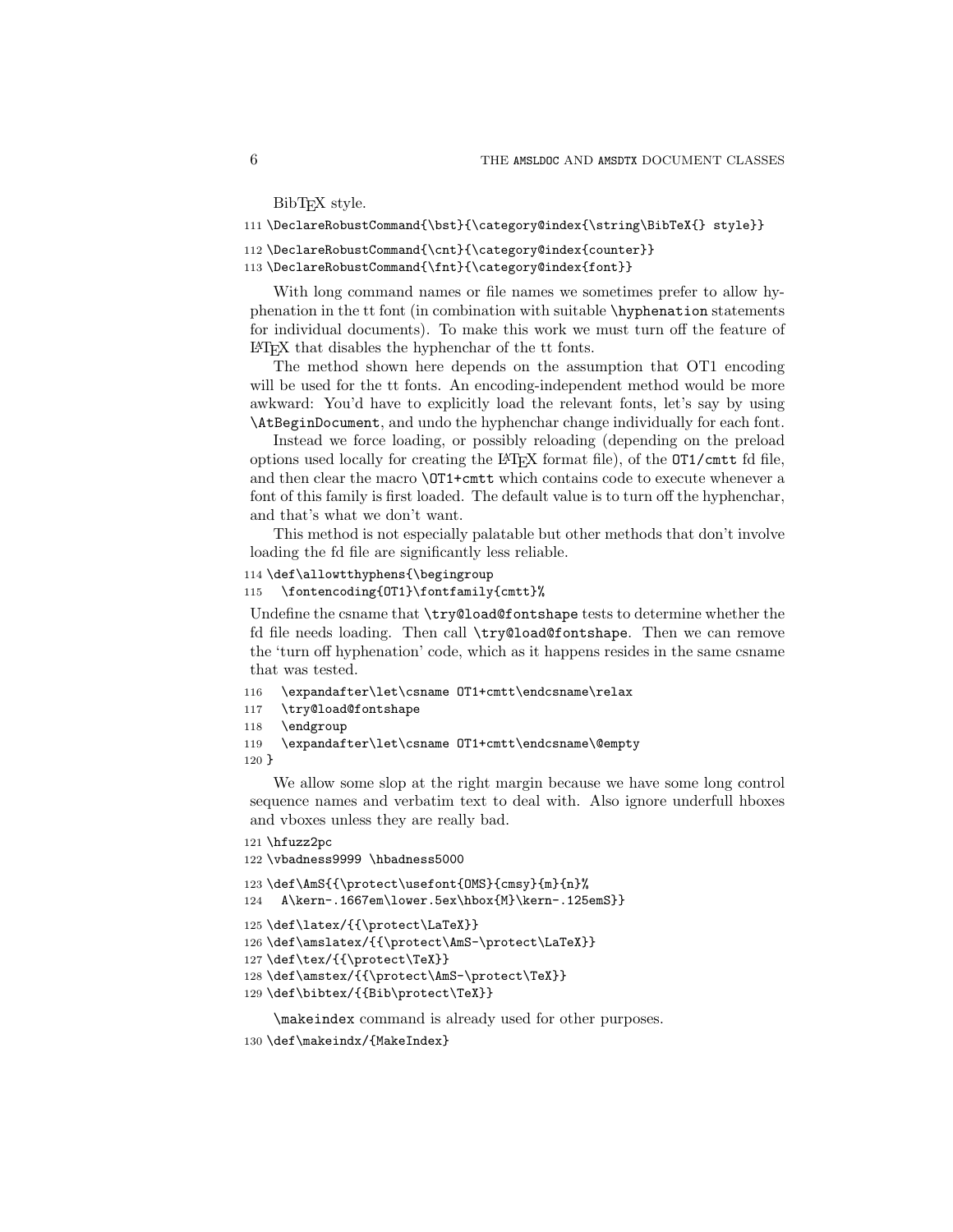## 3. INDEXING PRIMITIVES 7

```
Don't allow a break after the hyphen:
```

```
131 \def\xypic/{XY\mbox{-}pic}
```

```
132 \newcommand{\Textures}{\textit{Textures}}
```
'Meta' macro.

```
133 \def\<#1>{\textit{$\langle$#1\/$\rangle$}}
```
Reduce itemsep in lists.

```
134 \def\@listi{%
135 \leftmargin\leftmargini
136 \topsep 3\p@ \@plus2\p@ \@minus\p@
137 \parsep \p@ \@plus\p@ \itemsep\parsep
138 }
139 \let\@listI\@listi
140 \@listi
141 \def\@listii{%
142 \leftmargin\leftmarginii
143 \labelwidth\leftmarginii \advance\labelwidth-\labelsep
144 \topsep\p@\@plus\p@ \@minus\p@
145 \parsep\z@skip \itemsep\z@skip
146 }
147 \def\@listiii{%
148 \leftmargin\leftmarginiii
149 \labelwidth\leftmarginiii \advance\labelwidth-\labelsep
150 \topsep\z@skip \parsep\z@skip \itemsep\z@skip
151 }
```
An environment to encapsulate remarks relevant to old versions but not essential for the current version.

```
152 \newenvironment{histnote}{%
153 \trivlist\item[\hspace{\labelsep}\bfseries Historical Note:]%
154 }{%
155 \endtrivlist
156 }
```
Turn off \autoindex during \tableofcontents or similar.

```
157 \def\@starttoc#1{\begingroup
```

```
158 \let\autoindex\@gobble
```

```
159 \makeatletter
```

```
160 \@input{\jobname.#1}\if@filesw
```

```
161 \expandafter\newwrite\csname tf@#1\endcsname
```
162 \immediate\openout

163 \csname tf@#1\endcsname \jobname.#1\relax

\fi \global\@nobreakfalse \endgroup}

Make glossary commands a no-op for the moment. [mjd,1994/10/03] Provide a \secref command for section references.

```
165 (*amsldoc)
```

```
166 \newcommand{\gloss}[1]{}
```

```
167 \; \langle / \text{amsldoc} \rangle
```

```
168 \newcommand*{\secref}[1]{\S\ref{#1}}
```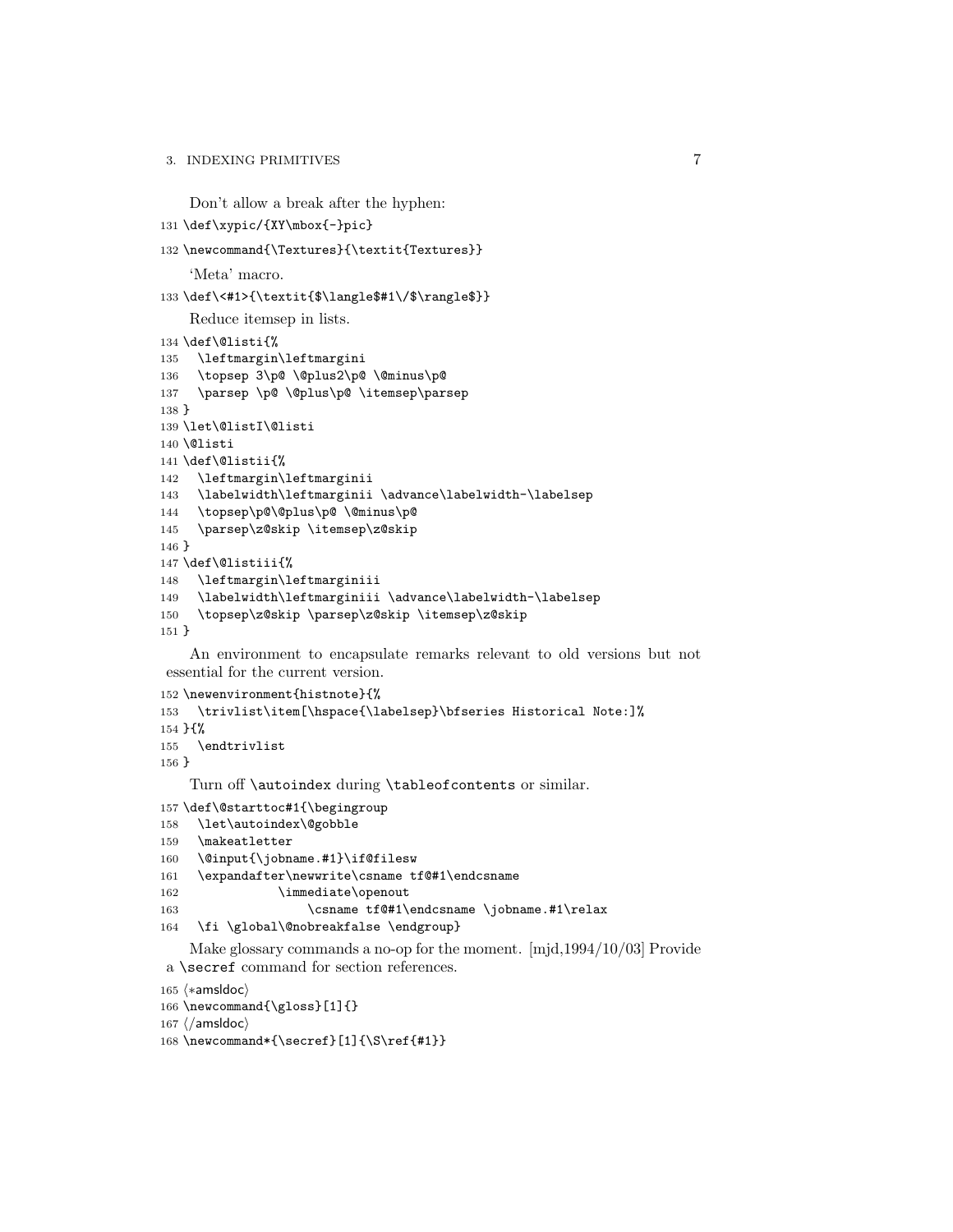We can write  $\qquad\{\$\}$  to quote a single character in situations where \verb"%" would not work, mainly when text is read as a macro argument (e.g., footnotes).

169 \newcommand{\qc}[1]{}% check for prior definition

170 \edef\qc#1{\noexpand\protect\expandafter\noexpand\csname qc \endcsname 171 \noexpand\protect#1}

For this function the first argument is \protect and just needs to be discarded. The method for removing a leading backslash is to turn off \escapechar; this is more forgiving of variations like  $\qquad \cdot \$  If the argument is '\' we print a cmtt visible-space character,  $\Box$ .

```
172 \@namedef{qc }#1#2{\begingroup\ntt
```

```
173 \ifx\ #2\char'\ \else\escapechar\m@ne\string#2\fi\endgroup}
```
Declare a few character names to avoid e.g., indexing difficulties.

```
174 \DeclareRobustCommand{\qcat}{\qc\@}%
```

```
175 \DeclareRobustCommand{\qcamp}{\qc\&}%
```
176 \DeclareRobustCommand{\qcbang}{\qc\!}%

\arg Change \arg to print a macro argument number:

```
177 \DeclareRobustCommand{\arg}[1]{{\ntt\##1}}
```
We need to emulate the amsthm \qedsymbol for the  $\mathcal{A}_{\mathcal{M}}\mathcal{S}\text{-}L\mathcal{A}$  user's guide.

```
178 (*amsldoc)
179 \newcommand{\openbox}{\leavevmode
180 \hbox to.77778em{%
181 \hfil\vrule
182 \vbox to.675em{\hrule width.6em\vfil\hrule}%
183 \vrule\hfil}}
184 \newcommand{\qedsymbol}{\openbox}
185 \langle/amsldoc\rangleLogical markup for e-mail address:
186 (amsldoc)\def\mail{\texttt}
    Shorthand for indexing:
187 (*amsldoc)
188 \def\*#1{\def\@tempa{#1}\def\@tempb{*}%
189 \ifx\@tempa\@tempb \expandafter\index
190 \else #1\index{#1}\fi}
191 \langle/amsldoc\rangleNon-indexed \cn (maybe call this \cn*?)
192 \def\ncn#1{{\let\index\@gobble\cn{#1}}}
Indexing difficulties with !, @.
193
```
194 \DeclareRobustCommand{\cnbang}{%

```
195 \ncn{\!}\index{"!@{\ntt\bslchar\qcbang}}}
```

```
196 \DeclareRobustCommand{\cnat}{%
```

```
197 \ncn{\!}\index{"@@{\ntt\bslchar\qcat}}}
```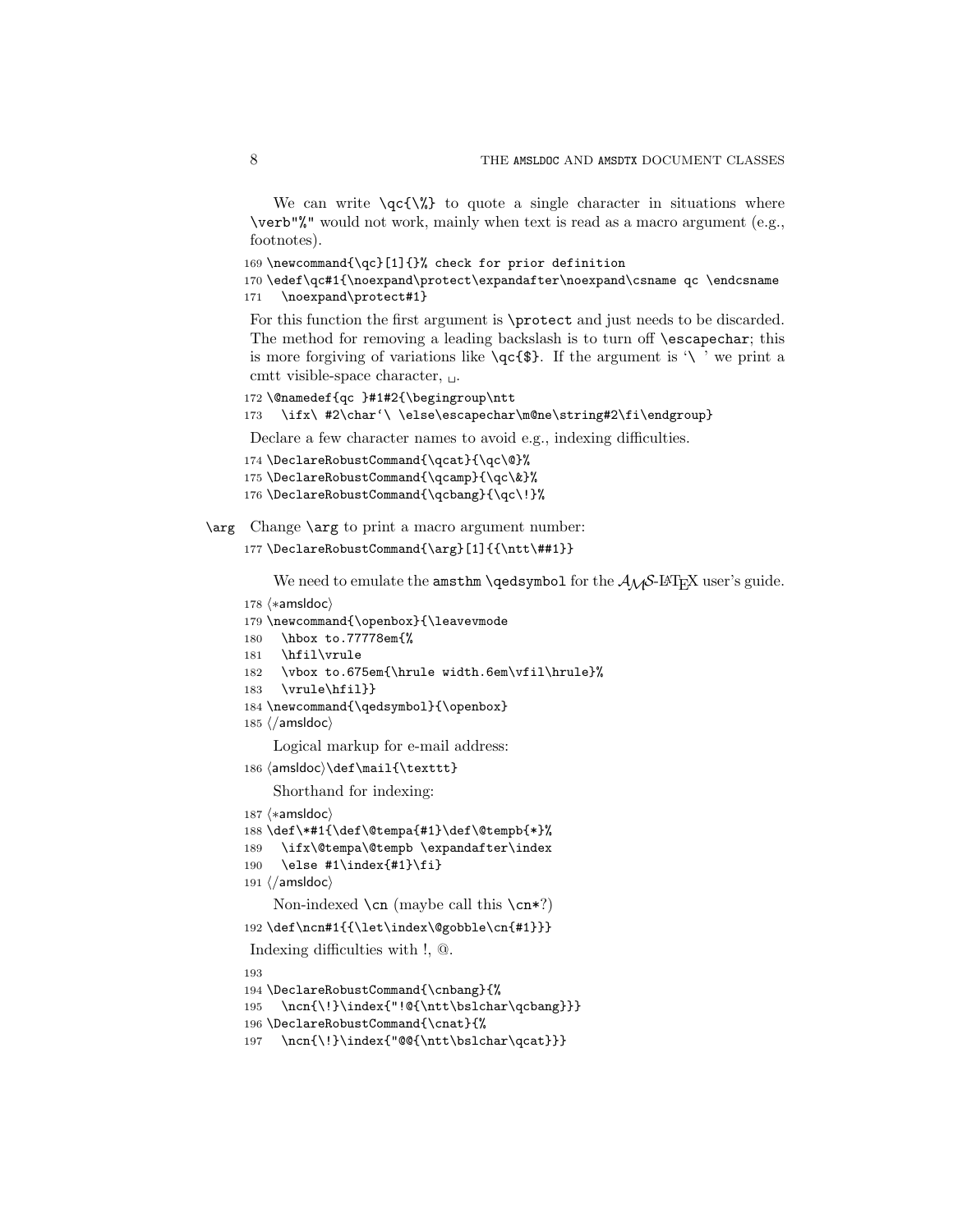Shorthand for a discouraged, but not forbidden, line break:

```
198 \def\5{\penalty500 }
```
Environment for error message examples. Use \meaning to allow reading the error message text as an ordinary brace-delimited arg but still be able to print embedded braces; and first change the backslash catcode to prevent extra spaces after control words.

```
199 (*amsldoc)
200 \newenvironment{error}{%
201 \begingroup\catcode'\\=12 \expandafter\endgroup\errora
202 } \frac{1}{6}%
203 \endtrivlist
204 }
205 \newcommand{\errora}[1]{%
206 \trivlist
207 \item[\hskip\labelsep\errorbullet\enspace
208 \ntt\frenchspacing\def\@tempa{#1}%
209 \expandafter\strip@prefix\meaning\@tempa]\leavevmode\par
210 }
```
\errorbullet is just an attempt at a simple graphic device that doesn't require any special fonts.

```
211 \newcommand{\errorbullet}{\rule[-.5pt]{2.5pt}{7.5pt}%
212 \rule[-.5pt]{5pt}{2.5pt}\kern-2.5pt%
213 \rule[4.5pt]{2.5pt}{2.5pt}}
214 \langle / amsldoc\rangleA couple of subheading commands:
```

```
215 \newcommand{\errexa}{\par\noindent\textit{Example}:\ }
216 \newcommand{\errexpl}{\par\noindent\textit{Explanation}:\ }
```
# 4 amsldoc style modifications for sectioning commands

The following section deals with book commands (part, chapter, frontmatter, . . . ).

```
217 (*amsldoc)
```
Modifications of sectioning commands from book.cls, mostly reducing font sizes and vertical spacing.

```
218 \renewcommand\frontmatter{\clearpage
219 \@mainmatterfalse\pagenumbering{roman}}
220 \renewcommand\mainmatter{\clearpage
221 \@mainmattertrue\pagenumbering{arabic}}
222 \renewcommand\backmatter{\clearpage \@mainmatterfalse}
223 \renewcommand\part{\clearpage
224 \thispagestyle{plain}%
225 \if@twocolumn
226 \qquad \qquad \text{onecolium}
```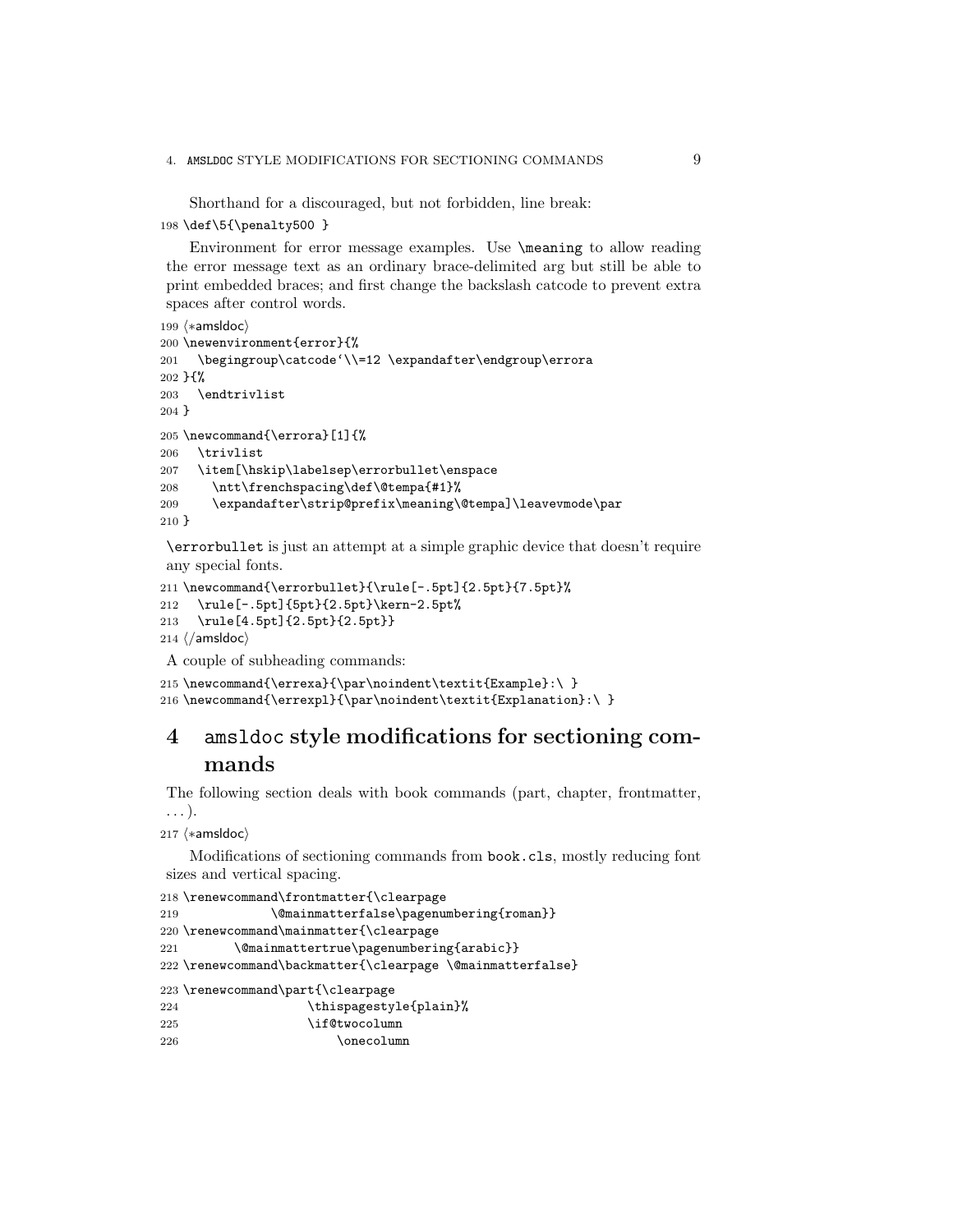```
227 \dtempswatrue
228 \else
229 \@tempswafalse
230 \quad \text{if}231 \hbar \hbox{}\vfil
232 \secdef\@part\@spart}
233 \def\@part[#1]#2{%
234 \ifnum \c@secnumdepth >-2\relax
235 \refstepcounter{part}%
236 \verb+\addcontentsline{toc}{path{\thepart}\hspace{-0.2em}\hspace{-0.2em}\hspace{-0.2em}+1}\label{fig:ex3}237 \else
238 \addcontentsline{toc}{part}{#1}%
239 \fi
240 \markboth{}{}%
241 {\centering
242 \interlinepenalty \@M
243 \reset@font
244 \ifnum \c@secnumdepth >-2\relax
245 \Large\bfseries \partname~\thepart
246 \par
247 \vskip 20\p@
248 \overrightarrow{f}249 \Large \bfseries #2\par}%
250 \@endpart}
251 \def\@spart#1{%
252 {\centering
253 \interlinepenalty \@M
254 \reset@font
255 \Large \bfseries #1\par}%
256 \@endpart}
257 \def\@endpart{\vfil\newpage
258 \if@twoside
259 \\tip\box{}%
260 \thispagestyle{empty}%
261 \newpage
262 \qquad \qquad \int fi
263 \if@tempswa
264 \twocolumn
265 \{f_i\}266 \; \langle / \text{amsldoc} \rangle267 \renewcommand\chapter{\par \@afterindentfalse
268 \secdef\@chapter\@schapter}
269 \def\@chapter[#1]#2{\ifnum \c@secnumdepth >\m@ne
270 \if@mainmatter
271 \refstepcounter{chapter}%
272 \typeout{\@chapapp\space\thechapter.}%
273 \addcontentsline{toc}{chapter}%
274 {\propto\{\hbox{thechapter}\#1}\}275 \text{else}
```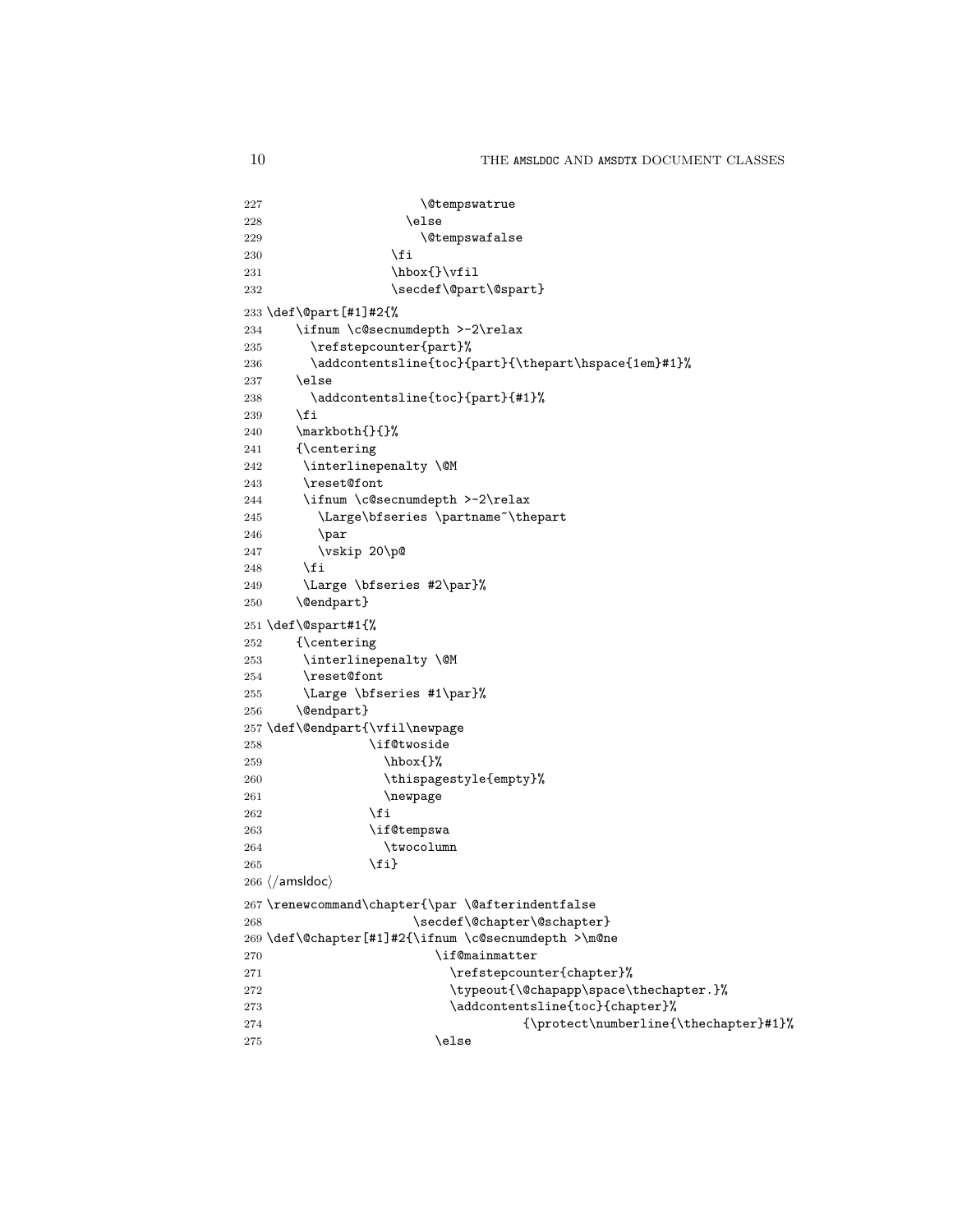```
276 \ddcontentsline{toc}{chapter}{#1}\fi
277 \else
278 \addcontentsline{toc}{chapter}{#1}
279 \setminusfi
280 \chaptermark{#1}%
281 \addtocontents{lof}{\protect\addvspace{10\p@}}%
282 \addtocontents{lot}{\protect\addvspace{10\p@}}%
283 \if@twocolumn
284 \@topnewpage[\@makechapterhead{#2}]%
285 \else
286 \@makechapterhead{#2}%
287 \@afterheading
288 \qquad \qquad \text{ifi}289 \def\@makechapterhead#1{%
290 \vspace{1.5\baselineskip}%
291 {\parindent \z@ \raggedright \reset@font
292 \ifnum \c@secnumdepth >\m@ne
293 \large\bfseries \@chapapp\space\thechapter
294 \par\nobreak
295 \vskip.5\baselineskip\relax
296 \fi
297 #1\par\nobreak
298 \vskip\baselineskip
299 }}
300 \def\@schapter#1{\if@twocolumn
301 \@topnewpage[\@makeschapterhead{#1}]%
302 \qquad \qquad \text{black}303 \@makeschapterhead{#1}%
304 \\@afterheading
305 \quad \text{if} \quad \text{if} \quad306 \def\@makeschapterhead#1{%
307 \vspace*{1.5\baselineskip}%
308 {\parindent \z@ \raggedright
309 \reset@font
310 \large \bfseries #1\par\nobreak
311 \vskip\baselineskip
312 }}
```
Add Donald Arseneau's \@removefromreset; used to decouple the footnote counter from \chapter, since chapters here do not automatically start on a new page. [bnb, 1999/09/27]

```
\@removefromreset{FOO}{BAR} : Removes counter FOO from the list of
                  counters \cl@BAR to be reset when counter BAR
                  is stepped. The opposite of \@addtoreset.
```

```
313 \def\@removefromreset#1#2{\let\@tempb\@elt
```

```
314 \expandafter\let\expandafter\@tempa\csname c@#1\endcsname
```

```
315 \def\@elt##1{\expandafter\ifx\csname c@##1\endcsname\@tempa\else
```

```
316 \noexpand\@elt{##1}\fi}%
```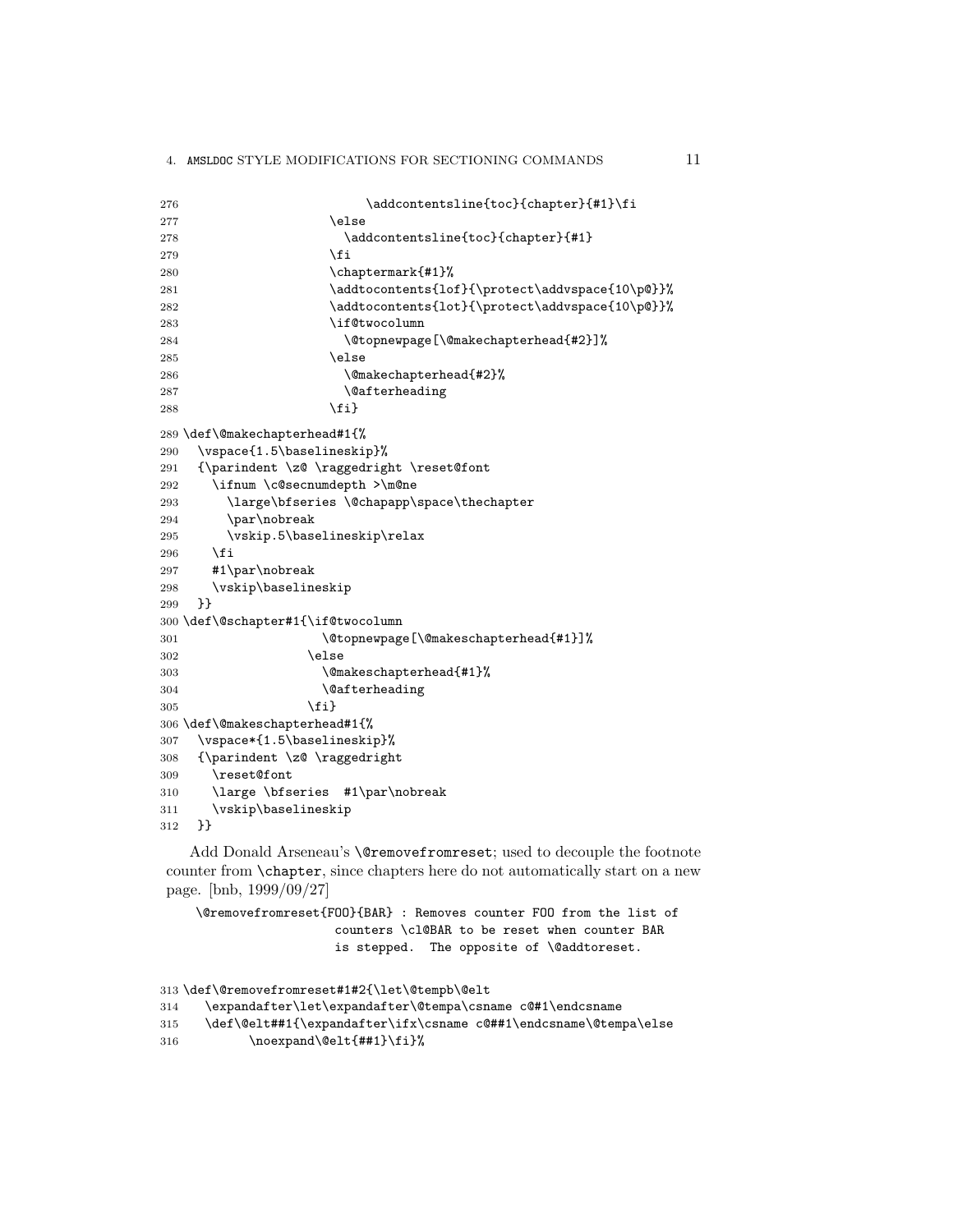```
317 \expandafter\edef\csname cl@#2\endcsname{\csname cl@#2\endcsname}%
318 \let\@elt\@tempb}
```

```
319 \@removefromreset{footnote}{chapter}
```
Change running head font to \footnotesize, nonslanted.

```
320 \def\ps@headings{%
321 \let\@oddfoot\@empty\let\@evenfoot\@empty
322 \def\@evenhead{\thepage\hfil{\footnotesize\leftmark{}{}}}%
323 \def\@oddhead{{\footnotesize\rightmark{}{}}\hfil\thepage}%
324 \let\@mkboth\markboth
325 \def\chaptermark##1{%
326 \markboth {\uppercase{\ifnum \c@secnumdepth >\m@ne
327 \if@mainmatter
328 \@chapapp\ \thechapter. \ \fi
329 \fi
330 ##1}}{}}%
331 \def\sectionmark##1{%
332 \markright {\uppercase{\ifnum \c@secnumdepth >\z@
333 \thesection. \ \fi
334 ##1}}}}
```
# amsdtx style modifications for sectioning commands

These definitions for \maketitle are from article.cls.

```
335 \langle *amsdtx \rangle336 \renewcommand\maketitle{\par
337 \begingroup
338 \renewcommand\thefootnote{\fnsymbol{footnote}}%
339 \def\@makefnmark{\hbox to\z@{$\m@th^{\@thefnmark}$\hss}}%
340 \long\def\@makefntext##1{\parindent 1em\noindent
341 \hbox to1.8em{\hss$\m@th^{\@thefnmark}$}##1}%
342 \if@twocolumn
343 \ifnum \col@number=\@ne
344 \@maketitle
345 \else
346 \twocolumn[\@maketitle]%
347 \fi
348 \else
349 \newpage
350 \global\@topnum\z@ % Prevents figures from going at top of page.
351 \@maketitle
352 \fi
353 \thispagestyle{plain}\@thanks
354 \endgroup
355 \setcounter{footnote}{0}%
356 \let\thanks\relax
357 \let\maketitle\relax\let\@maketitle\relax
358 \gdef\@thanks{}\gdef\@author{}\gdef\@title{}}
```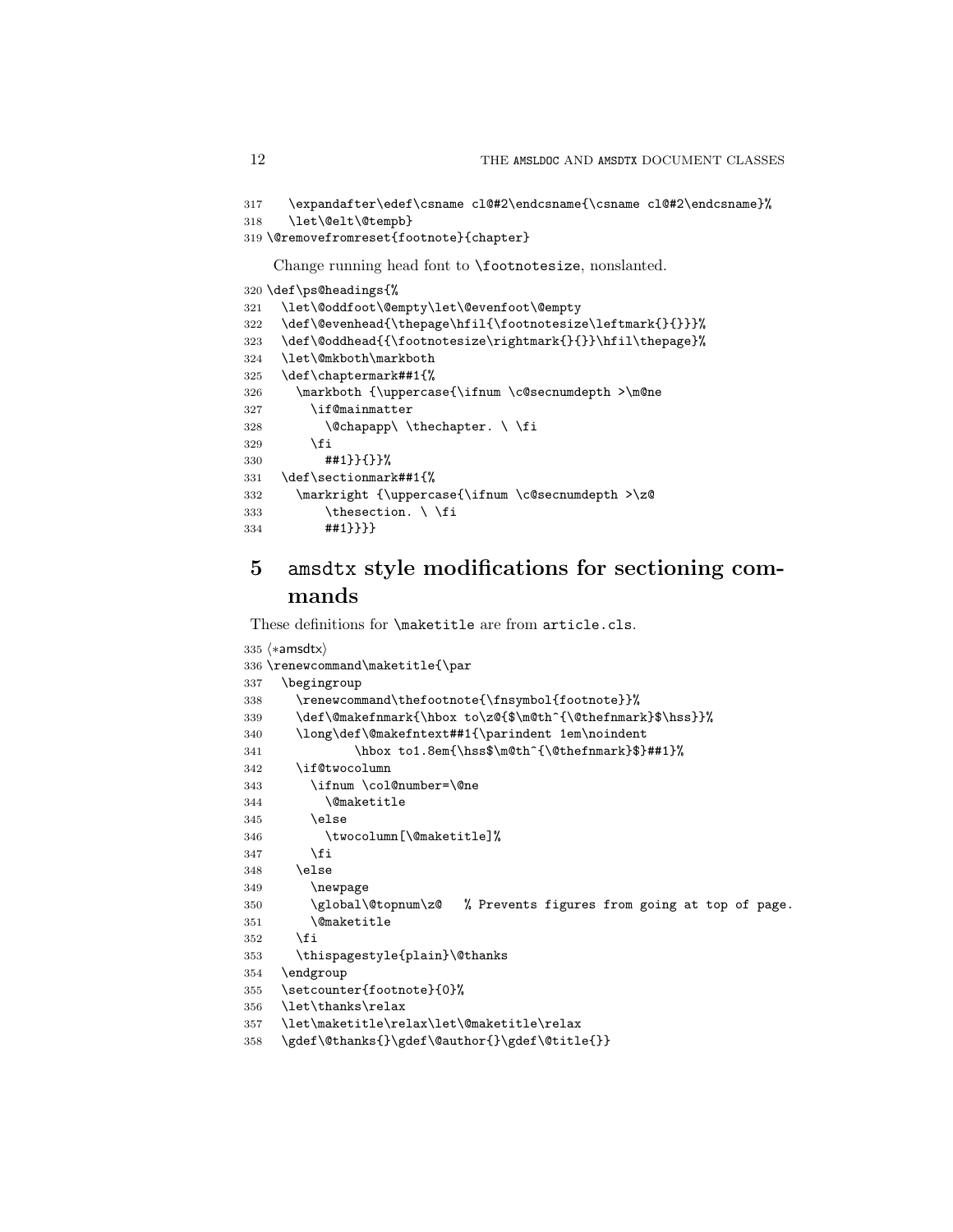5. AMSDTX STYLE MODIFICATIONS FOR SECTIONING COMMANDS 13

```
359 %
360 \def\@maketitle{%
361 \newpage
362 \null
363 \vskip 2em%
364 \begin{center}%
365 {\LARGE \@title \par}%
366 \vskip 1.5em%
367 {\large
368 \lineskip .5em%
369 \begin{tabular}[t]{c}%
370 \@author
371 \end{tabular}\par}%
372 \vskip 1em%
373 {\large \@date}%
374 \end{center}%
375 \par
Put the title into both running heads.
376 \uppercase\expandafter{\expandafter\toks@\expandafter{\@title}}%
377 \edef\@tempa{\noexpand\markboth{\the\toks@}{\the\toks@}}%
378 \@tempa
379 \vskip 1.5em}
380 \langle / amsdtx\rangleEdit the table of contents.
381 (*amsdtx)
382 \renewcommand\tableofcontents{%
383 \if@twocolumn
384 \@restonecoltrue\onecolumn
385 \else
386 \@restonecolfalse
387 \fi
388 \subsection*{\contentsname}%
389 \@starttoc{toc}%
390 \if@restonecol\twocolumn\fi
391 }
392 \langle/amsdtx\rangleEdit the sectioning commands.
393 \renewcommand\section{\@startsection {section}{1}{\z@}%
394 \{-.6\baselineskip \@plus\ 3\pp'\395 {.4\baselineskip}
396 (amsdtx) {\rm \Large\bf}397 (amsldoc) {\rm\;l\;malsize\sf\;b}398 \renewcommand\subsection{\@startsection{subsection}{2}{\z@}%
399 \{-3\baselineskip\ell\geqslant\}-1400 \{.\,2\backslash\text{baselineskip}\}\401 \{ \text{const} \}402 (amsldoc) {\rm\{treset@font\{normalsize\}}\}403 \renewcommand\subsubsection{\@startsection{subsubsection}{3}{\z@}%
```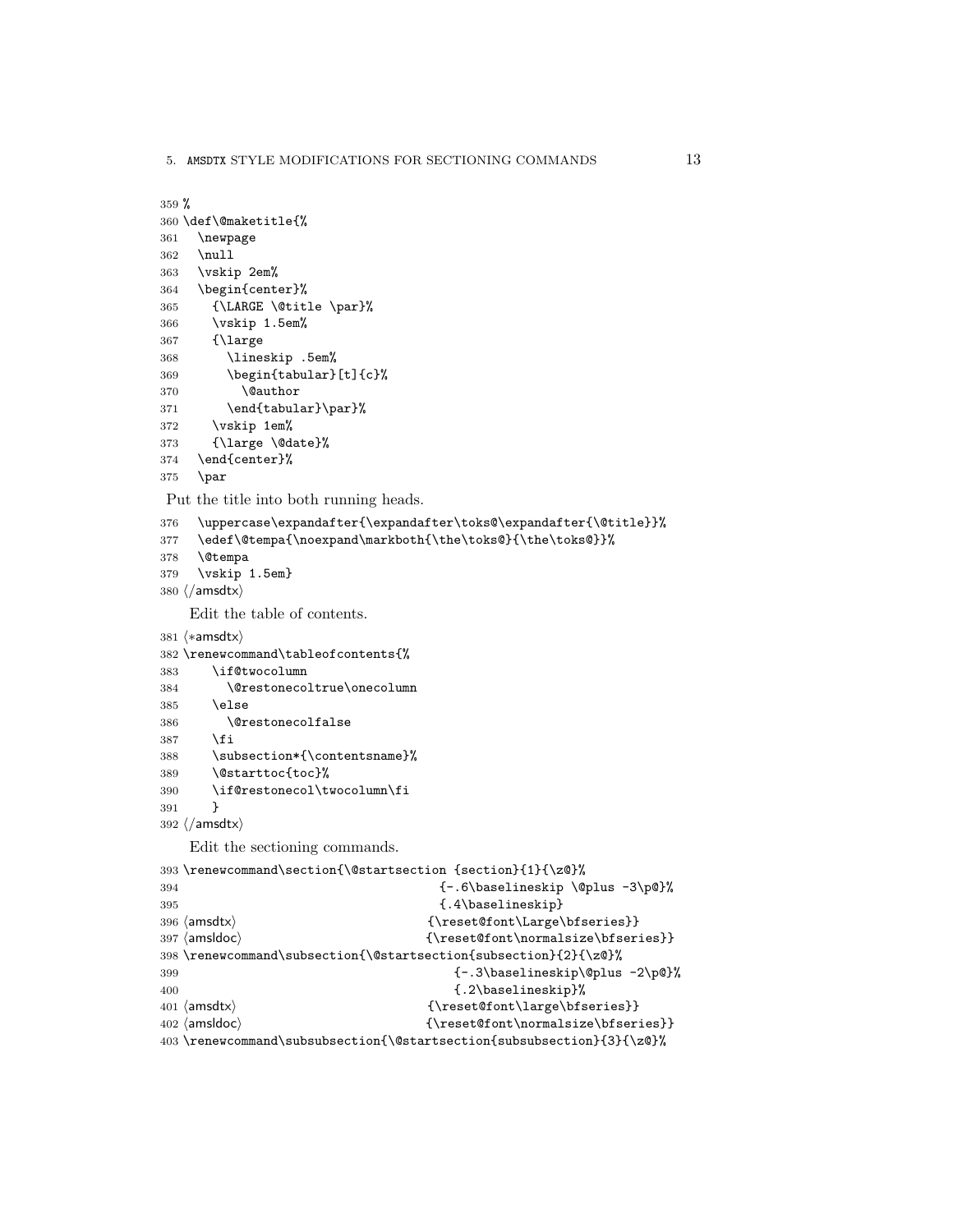```
404 {-.2\baselineskip\@plus -2\p@}%
405 <br>
{(.2\baselineskip}406 {\rm\sc{4}
```
Change index environment to turn off **\autoindex**.

```
407 \renewenvironment{theindex}{%
408 \if@twocolumn \@restonecolfalse \else \@restonecoltrue \fi
409 \columnseprule \z@ \columnsep 35\p@
410 \let\autoindex\@gobble
411 \damsdtx\ \twocolumn[\section*{\indexname}]%
412 (amsldoc) \twocolumn[\@makeschapterhead{\indexname}]%
413 \addcontentsline{toc}{chapter}{\indexname}%
414 \@mkboth{\uppercase{\indexname}}{\uppercase{\indexname}}%
415 \thispagestyle{plain}\parindent\z@
416 \parskip\z@ \@plus .3\p@\relax
417 \let\item\@idxitem
418 }{%
419 \if@restonecol\onecolumn\else\clearpage\fi
420 }
```
Take out \thechapter from \thesection.

```
421 \/ amsdtx\\renewcommand{\thesection}{\arabic{section}}
```
Change the style of captions slightly. Also incorporate some caption improvements from Donald Arseneau (comp.text.tex, 11 Oct 1994).

```
422 \long\def\@makecaption#1#2{%
423 \addvspace\abovecaptionskip
424 \begingroup
425 \countdef\@parcycles=8 % local count register
426 \@parcycles\z@
427 \@setpar{\advance\@parcycles\@ne \ifnum\@parcycles>999
428 \@@par\@parcycles\z@\fi
429 \ifhmode \unskip\hskip\parfillskip\penalty-\@M\fi}%
430 \@hangfrom{\textbf{#1.} }\vadjust{\penalty\m@ne}#2%
431 \endgroup
432 \ifhmode\unpenalty\fi\par
433 \ifnum\lastpenalty=\m@ne % only one line in the caption
434 \unpenalty \setbox\@tempboxa\lastbox
435 \nointerlineskip
436 \hbox to\hsize{\hfill\unhbox\@tempboxa\unskip\hfill}%
437 \fi
438 \nobreak\vskip\belowcaptionskip
439 }
```
For table captions, assume top captions and so put space below the caption rather than above:

```
440 \renewenvironment{table}{%
```

```
441 \belowcaptionskip\abovecaptionskip \abovecaptionskip\z@skip
442 \@float{table}%
```

```
443 }{%
```

```
444 \end@float
```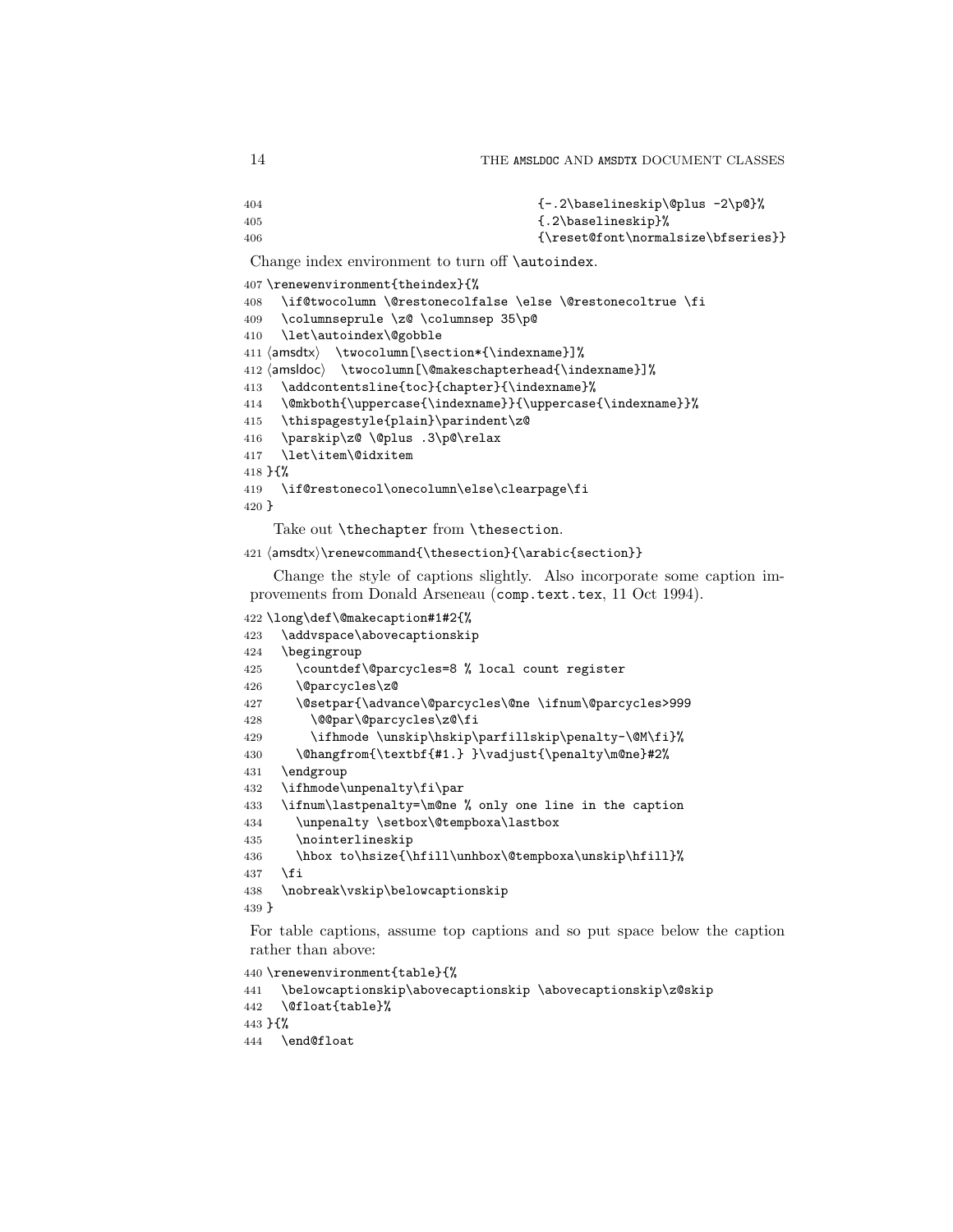```
445 }
446 \renewenvironment{table*}{%
447 \belowcaptionskip\abovecaptionskip \abovecaptionskip\z@skip
448 \@dblfloat{table}%
449 }{%
450 \end@dblfloat
451 }
```
# 6 Float placement parameters

These control the placing of floating objects like tables and figures. The values here, which are much more tolerant than the LAT<sub>EX</sub> defaults, are more or less copied from amsclass.dtx.

```
452 \setcounter{topnumber}{4}\setcounter{bottomnumber}{4}
453 \setcounter{totalnumber}{4}\setcounter{dbltopnumber}{4}
454 \renewcommand{\topfraction}{.97}\renewcommand{\bottomfraction}{.97}
455 \renewcommand{\textfraction}{.03}\renewcommand{\floatpagefraction}{.9}
456 \renewcommand{\dbltopfraction}{.97}
457 \renewcommand{\dblfloatpagefraction}{.9}
458 \setlength{\floatsep}{8pt plus6pt}
459 \setlength{\textfloatsep}{10pt plus8pt}
460 \setlength{\intextsep}{8pt plus6pt}
461 \setlength{\dblfloatsep}{8pt plus6pt}
462 \setlength{\dbltextfloatsep}{10pt plus8pt}
463 \setlength{\@fptop}{0pt}\setlength{\@fpsep}{8pt}%
464 \setlength{\@fpbot}{0pt plus 1fil}
465 \setlength{\@dblfptop}{0pt}\setlength{\@dblfpsep}{8pt}%
466 \setlength{\@dblfpbot}{0pt plus 1fil}
```
\pagestyle{headings}

Make |...| shorthand for verbatim fragments. In the case of the amsldoc class, we avoid requiring an extra package (doc or shortvrb), to reduce the possibility of package files not being found at run time.

```
468 (*amsldoc)
469 \AtBeginDocument{\catcode'\|=\active }
470 \def\activevert{\verb|}
471 \expandafter\gdef\expandafter\dospecials\expandafter
472 {\dospecials \do\|}%
473 \expandafter\gdef\expandafter\@sanitize\expandafter
474 {\@sanitize \@makeother\|}
475 \begingroup\catcode'\|=\active \gdef|{\protect\activevert{}}\endgroup
476 \langle / amsldoc\rangle
```
# \arrayargpatch If the column-specs arg of array or tabular contains a vert bar character, and we have made vert bars active, it will cause trouble. The following command, used in the ctab environment, prevents the trouble.

```
477 \newcommand{\arrayargpatch}{%
```

```
478 \let\@oldarray\@array
```

```
479 \edef\@array[##1]##2{\catcode\number'\|=\number\catcode'\|
```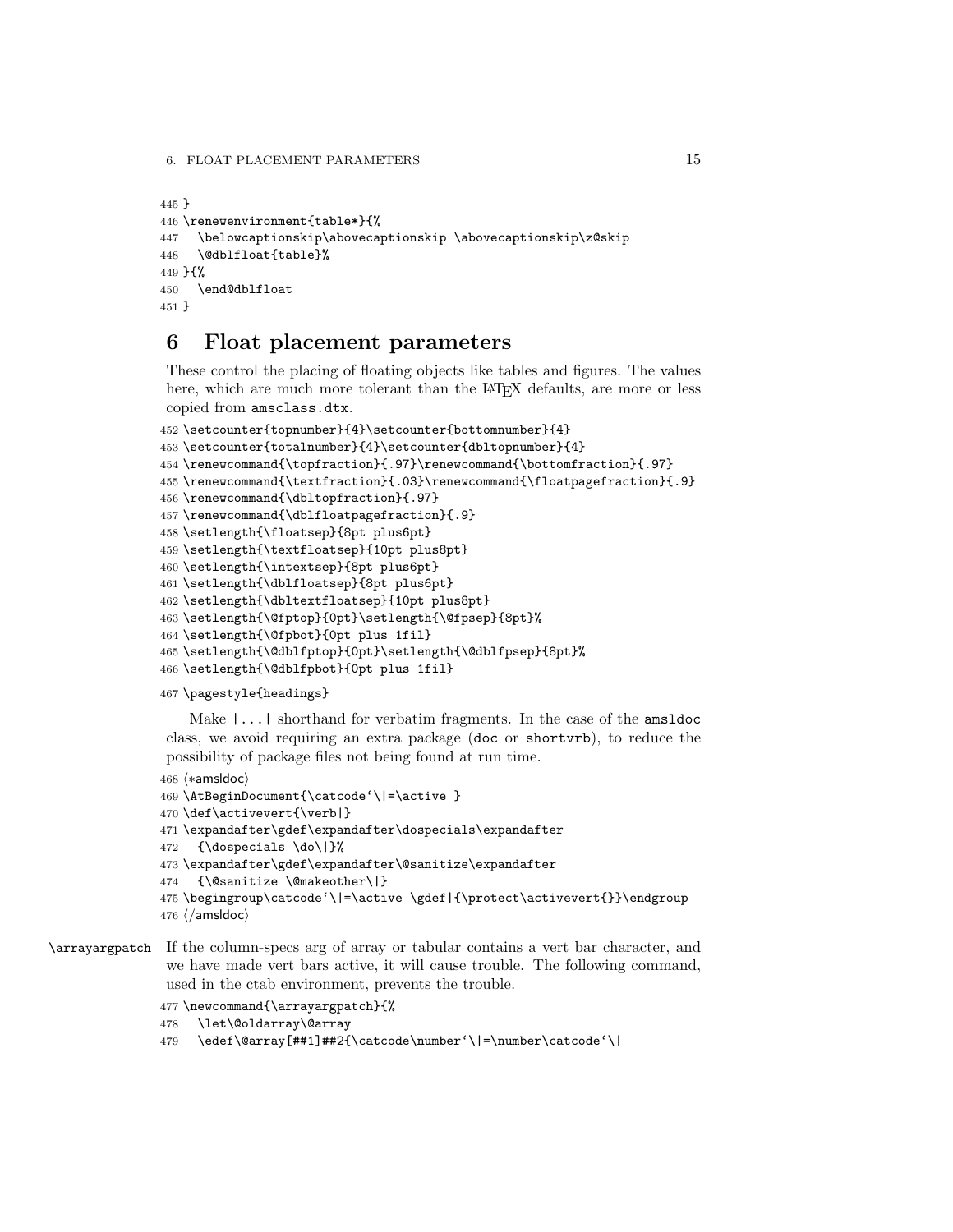```
480 \catcode\number'\@=\number\catcode'\@ \relax
     481 \let\noexpand\@array\noexpand\@oldarray
     482 \noexpand\@array[##1]{##2}}%
     483 \catcode'\|=12 \catcode'\@=12 \relax
     484 }
ctab An environment for centered tables.
    485 \newenvironment{ctab}{%
     486 \par\topsep\medskipamount
     487 \trivlist\centering
     488 \item[]%
    489 \arrayargpatch
     490 \begin{tabular}%
    491 }{%
     492 \end{tabular}%
     493 \endtrivlist
```

```
494 }
```
Load doc package, reset \AltMacroFont to be the same as \MacroFont (when there are large sections of conditional code I think it looks better not to have it all slanted).

```
495 (*amsdtx)
```

```
496 \RequirePackage{doc}
```
\def\AltMacroFont{\MacroFont}

\SpecialMainEnvIndex Override doc.sty's main environment indexing to get rid of the parens around "environment", for compatibility with our \env command.

|       | 498 \def\SpecialMainEnvIndex#1{%                            |
|-------|-------------------------------------------------------------|
| 499   | <b>\@bsphack</b>                                            |
| 500   | \special@index{%                                            |
| 501   | #1\actualchar\string\texttt{#1} environment\encapchar main% |
| 502   | ን%                                                          |
| 503   | \special@index{%                                            |
| 504   | environments:\levelchar#1%                                  |
| 505   | \actualchar\string\texttt{#1}%                              |
| 506   | \encapchar main}%                                           |
| 507   | <b>\@esphack</b>                                            |
| 508 F |                                                             |
|       |                                                             |

### \SpecialEnvIndex

- \def\SpecialEnvIndex#1{%
- \@bsphack
- \index{#1\actualchar\string\texttt{#1} environment\encapchar usage}%
- \index{%
- environments:\levelchar#1%
- 514 \actualchar\string\texttt{#1}%
- 515 \encapchar usage}%
- \@esphack

```
517 }
```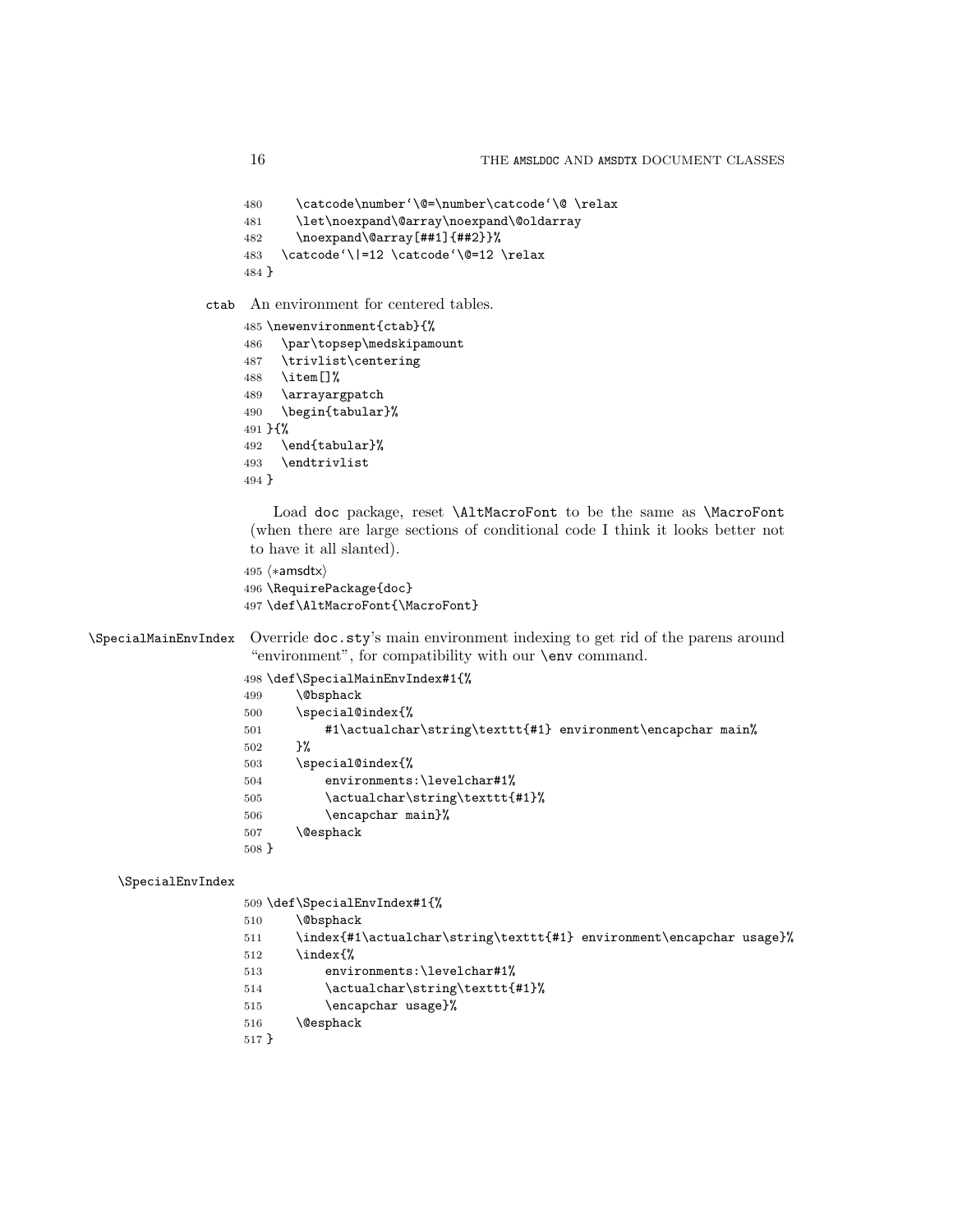### \DescribeOption

\def\DescribeOption{%

- \leavevmode \@bsphack
- \begingroup 522 \MakePrivateLetters
- \Describe@Option
- }

### \Describe@Option

- \def\Describe@Option#1{%
- \endgroup \marginpar{\raggedleft\PrintDescribeOption{#1}}% \SpecialOptionIndex{#1}% \@esphack \ignorespaces }

### \PrintDescribeOption

\def\PrintDescribeOption#1{\strut \MacroFont #1\ }

### \option

```
533 \def\option{%
534 \let\SpecialMainEnvIndex\SpecialMainOptionIndex
535 \begingroup
536 \catcode'\\12
537 \MakePrivateLetters \m@cro@ \iffalse}
```
### $\verb|occialMainOptionIndex|$

 \def\SpecialMainOptionIndex#1{% \@bsphack 540 \special@index{#1\actualchar\string\texttt{#1} option\encapchar main}% \@esphack }

### \SpecialOptionIndex

\def\SpecialOptionIndex{\@category@index{option}}

Ordinary \DocInput doesn't handle standardized file headers unless you enclose them in  $\iff$  ...  $\iff$  which I don't care to do. So instead here's an alternate version of \DocInput, called \hDocInput.

### \def\hDocInput#1{\MakePercentIgnore

\begingroup

Define active @ which should be the first non-percent, non-equal-sign character when a file header is present. (If a file header is not present, \hDocInput should not be used.)

\begingroup \lccode'\~='\@

\lowercase{\endgroup\long\def ~}##1##{%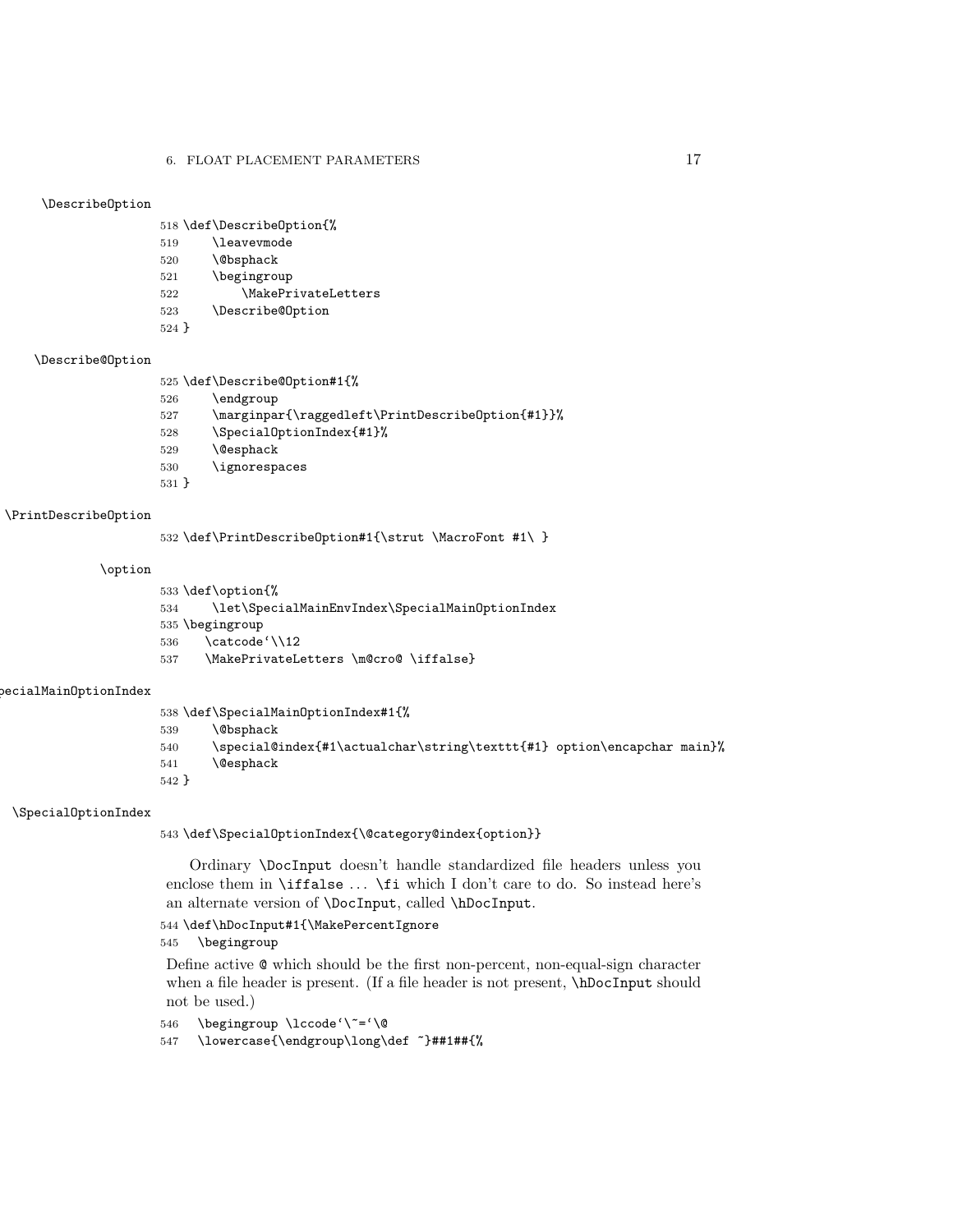```
548 \catcode'\==12 \skipfileheader{##1}}%
549 \catcode'\@=\active \catcode'\==14 % comment
550 \def\filename{#1}%
551 \@@input#1 \MakePercentComment}
552 \def\skipfileheader#1#2 {\endgroup
553 \hGetFileInfo#2 version = "??" date = "??"\@nil
554 \begingroup\catcode'\==9 \catcode'\ =9 \futurelet\0\endgroup
555 }
556\long\def\hGetFileInfo#1 version = "#2"#3 date = "#4"#5\@nil{%
557 \def\fileversion{#2}\def\filedate{#4}}
558 \langle/amsdtx\rangle
```
# 7 Hyphenation exceptions

\hyphenation{base-line-skip}

# 8 Index exceptions

A bunch of stuff we don't want in code indexes:

```
560 (*amsdtx)
561 \DoNotIndex{\@xp,\@nx,\@empty,\newcommand,\renewcommand}
562\DoNotIndex{\newenvironment,\renewenvironment,\providecommand}
563 \DoNotIndex{\if,\fi,\ifnum,\fi,\@let@token,\futurelet,\fsa@n}
564 \DoNotIndex{\ignorespaces,\@tempcnta,\@tempcntb,\count@}
565 \DoNotIndex{\toks@,\@ne,\advance}
566 \DoNotIndex{\!,\/,\?,\@,\^,\_}
567 \DoNotIndex{\@@par,\@M,\@auxout,\@bsphack,\@esphack,\@depth,\@ehc}
568 \DoNotIndex{\@for,\@flushglue,\@gobble,\@gobbletwo,\@height,\@idxitem}
569 \DoNotIndex{\@ifnextchar,\@ifstar,\@ifundefined,\@input,\@latexerr}
570 \DoNotIndex{\@makeschapterhead,\@namedef,\@nameuse,\@nil}
571 \DoNotIndex{\@nobreakfalse,\@restonecolfalse,\@restonecoltrue}
572 \DoNotIndex{\@tempa,\@tempb,\@tempc,\@tempf}
573 \DoNotIndex{\@temptokena,\@temptokenb}
574 \DoNotIndex{\@themark,\@width}
575 \DoNotIndex{\active,\aindex,\baselineskip,\begin,\begingroup,\box}
576 \DoNotIndex{\c@page,\catcode,\chapter,\char,\chardef,\closeout}
577 \DoNotIndex{\CodelineIndex,\sp,\sb,\label,\leavevmode,\mark}
578\DoNotIndex{\mark,\newinsert,\newwrite,\newtoks,\xdef}
579 \DoNotIndex{\columnsep,\columnseprule,\columnwidth,\csname,\def}
580 \DoNotIndex{\dimen,\do,\DocInput,\documentstyle,\edef,\em}
581 \DoNotIndex{\EnableCrossrefs,\end,\endcsname,\endgroup,\endinput}
582 \DoNotIndex{\everypar,\expandafter,\filedate,\fileversion}
583 \DoNotIndex{\footnotesize,\gdef,\global,\glossary,\hangindent}
584 \DoNotIndex{\if@filesw,\else,\fi}
585 \DoNotIndex{\if@nobreak,\if@twocolumn,\if@twoside,\fi,\fi,\fi}
586 \DoNotIndex{\hsize,\hskip}
587 \DoNotIndex{\ifhmode,\ifmmode,\ifodd,\ifvmode,\ifx,\fi,\fi,\fi,\fi,\fi}
588 \DoNotIndex{\ifcase,\ifdim,\ifeof,\iffalse,\iftrue,\fi,\fi,\fi,\fi,\fi}
589 \DoNotIndex{\ifcat,\fi}
```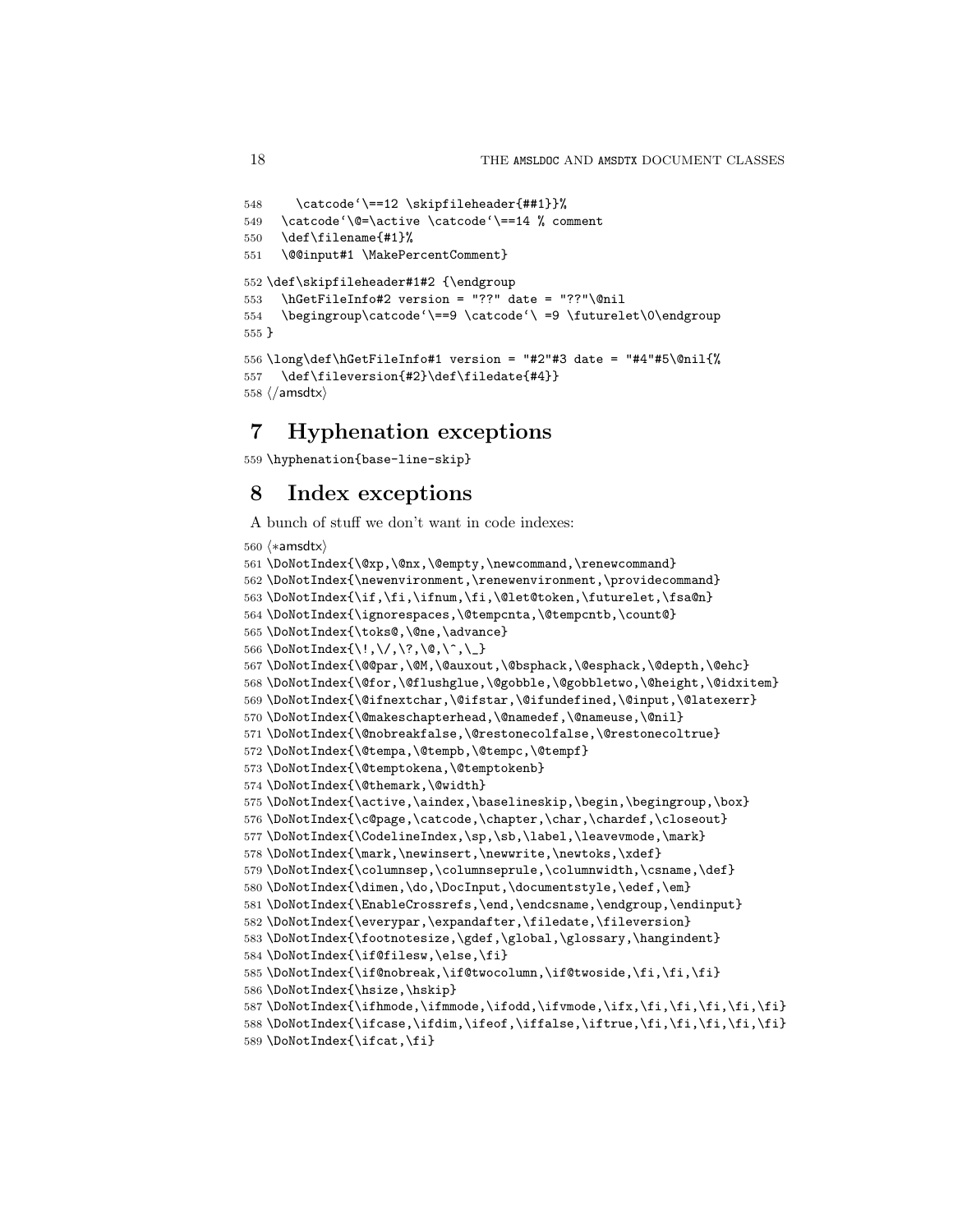$\mu$  Index  $\sim$  19

```
590 \DoNotIndex{\immediate,\insert,\item,\jobname,\long}
591 \DoNotIndex{\let,\lineskip,\marginparsep,\marginparwidth,\maxdimen}
592 \DoNotIndex{\makeatletter,\noexpand,\openout,\protect,\rlap}
593 \DoNotIndex{\min,\newpage,\nobreak,\normalbaselineskip}
594 \DoNotIndex{\normallineskip,\p@,\par,\parfillskip,\parindent,\parskip}
595 \DoNotIndex{\penalty,\relax,\section,\sin,\sloppy,\space,\string}
596 \DoNotIndex{\tableofcontents,\the,\thepage,\thispagestyle,\toks,\tt}
597 \DoNotIndex{\twocolumn,\uppercase,\vbox,\vrule,\vskip,\vss}
598 \DoNotIndex{\write,\z@,\z@skip}
599 \langle/amsdtx\rangle
```
The usual \endinput to ensure that random garbage at the end of the file doesn't get copied by docstrip.

600 \endinput

# Index

Numbers written in italic refer to the page where the corresponding entry is described; numbers underlined refer to the code line of the definition; numbers in roman refer to the code lines where the entry is used.

| Symbols                               | $\delta$ \@dblfpsep  465                                                                                                                                                                                                                                                                                 | \@mkboth  324, 414                                        |
|---------------------------------------|----------------------------------------------------------------------------------------------------------------------------------------------------------------------------------------------------------------------------------------------------------------------------------------------------------|-----------------------------------------------------------|
| \#<br>. 177                           | $\delta$ 465                                                                                                                                                                                                                                                                                             |                                                           |
| \%<br>. 5                             | \@elt 313, 315, 316, 318                                                                                                                                                                                                                                                                                 | $\ldots$ 3, 54, 76–78, 87                                 |
| $\ldots \ldots \ldots 26, 175$<br>\&  | \@endpart 250, 256, 257                                                                                                                                                                                                                                                                                  | $\text{0oddfoot} \dots \dots \ 321$                       |
| . 188<br>$\setminus *$                | $\text{Qevenfoot}$<br>321                                                                                                                                                                                                                                                                                | $\delta$ 323                                              |
| . 25<br>\.                            | $\text{Qevenhead}$ 322                                                                                                                                                                                                                                                                                   | \@oldarray  478, 481                                      |
| $\setminus$ -  25                     | $\setminus$ @firstofone  16                                                                                                                                                                                                                                                                              | $\text{@parcycles} \dots 425-428$                         |
| \.  25                                | $\text{Qfloat} \dots \dots \dots \quad 442$                                                                                                                                                                                                                                                              | $\qquad$                                                  |
| $.$ dtx $\ldots \ldots \ldots \ldots$ | $\text{Qfplot} \dots \dots \dots \quad 464$                                                                                                                                                                                                                                                              | <b>\@plus</b> 136, 137, 144,                              |
| $idx$ 4                               | $\sqrt{9}$ $\sqrt{9}$ $\sqrt{9}$ $\sqrt{10}$ $\sqrt{10}$ $\sqrt{10}$ $\sqrt{10}$ $\sqrt{10}$ $\sqrt{10}$ $\sqrt{10}$ $\sqrt{10}$ $\sqrt{10}$ $\sqrt{10}$ $\sqrt{10}$ $\sqrt{10}$ $\sqrt{10}$ $\sqrt{10}$ $\sqrt{10}$ $\sqrt{10}$ $\sqrt{10}$ $\sqrt{10}$ $\sqrt{10}$ $\sqrt{10}$ $\sqrt{10}$ $\sqrt{10}$ | 394, 399, 404, 416                                        |
| $\backslash:$ 25                      | $\sqrt{9}$ fptop  463                                                                                                                                                                                                                                                                                    | <b>\@removefromreset</b>                                  |
| \; 25                                 | $\lambda$ hangfrom  430                                                                                                                                                                                                                                                                                  | $\ldots$ 11, 313, 319                                     |
| $\setminus$ 133                       | $\text{Qundexcs}$ . 3, 54, 56, 87                                                                                                                                                                                                                                                                        | $\lambda$ gsanitize  473, 474                             |
| $\leftarrow$ 25, 548, 549, 554        | $\text{\texttt{QlistI}} \dots \dots \dots \quad \text{139}$                                                                                                                                                                                                                                              | $\text{Qschapter}$ 268, 300                               |
| $\sqrt{$ input  551                   | \@listi  134, 139, 140                                                                                                                                                                                                                                                                                   | $\text{Qsetpar}$ 427                                      |
| $\delta$ . 75, 76                     | $\text{Qlistii} \dots \dots \quad 141$                                                                                                                                                                                                                                                                   | $\text{Qspart}$ 232, 251                                  |
| $\text{Qafterheading}$ 287, 304       | $\text{Qlistiii} \dots \dots \quad 147$                                                                                                                                                                                                                                                                  | \@startsection                                            |
| \@afterindentfalse 267                | <b>\@mainmatterfalse</b>                                                                                                                                                                                                                                                                                 | $\ldots$ 393, 398, 403                                    |
| \@array 478, 479, 481, 482            | $\ldots \ldots 219, 222$                                                                                                                                                                                                                                                                                 | \@starttoc  157, 389                                      |
| \@author  358, 370                    | $\lambda$ @mainmattertrue . 221                                                                                                                                                                                                                                                                          | $\text{\&tempboxa} \dots 434, 436$                        |
| $\setminus$ ©bothoftwo  59,63         | $\{\n$ Cmakecaption  422                                                                                                                                                                                                                                                                                 | $\text{Cetempswafalse} \dots 229$                         |
| $\lambda$ Oboxorbreak . 5, 79, 84     | <b>\@makechapterhead</b>                                                                                                                                                                                                                                                                                 | \@tempswatrue  227                                        |
| \@category@index .                    | $\ldots$ 284, 286, 289                                                                                                                                                                                                                                                                                   | $\text{Cthanks} \dots 353, 358$                           |
| $\ldots 66, 68, 543$                  | $\Omega$ \@makefnmark  339                                                                                                                                                                                                                                                                               | $\texttt{\textbackslash}$ ethefnmark $\ldots$<br>339, 341 |
| \@chapapp 272, 293, 328               | $\Omega$ . $340$                                                                                                                                                                                                                                                                                         | \@title  358, 365, 376                                    |
| \@chapter  268, 269                   | $\text{Qmakeother} \dots \dots \quad 474$                                                                                                                                                                                                                                                                | $\text{Vctopnewpage}$ . 284, 301                          |
| $\delta$ . $\delta$ 373               | $\Omega$ 344,                                                                                                                                                                                                                                                                                            | $\text{Cotopnum} \dots \dots \dots \quad 350$             |
| $\delta$ \@dblfloat  448              | 346, 351, 357, 360                                                                                                                                                                                                                                                                                       | $\mathcal{N}$ 74, 201, 536                                |
| \@dblfpbot  466                       | $\text{Ominus}$ 136, 144                                                                                                                                                                                                                                                                                 | $\setminus$ 566                                           |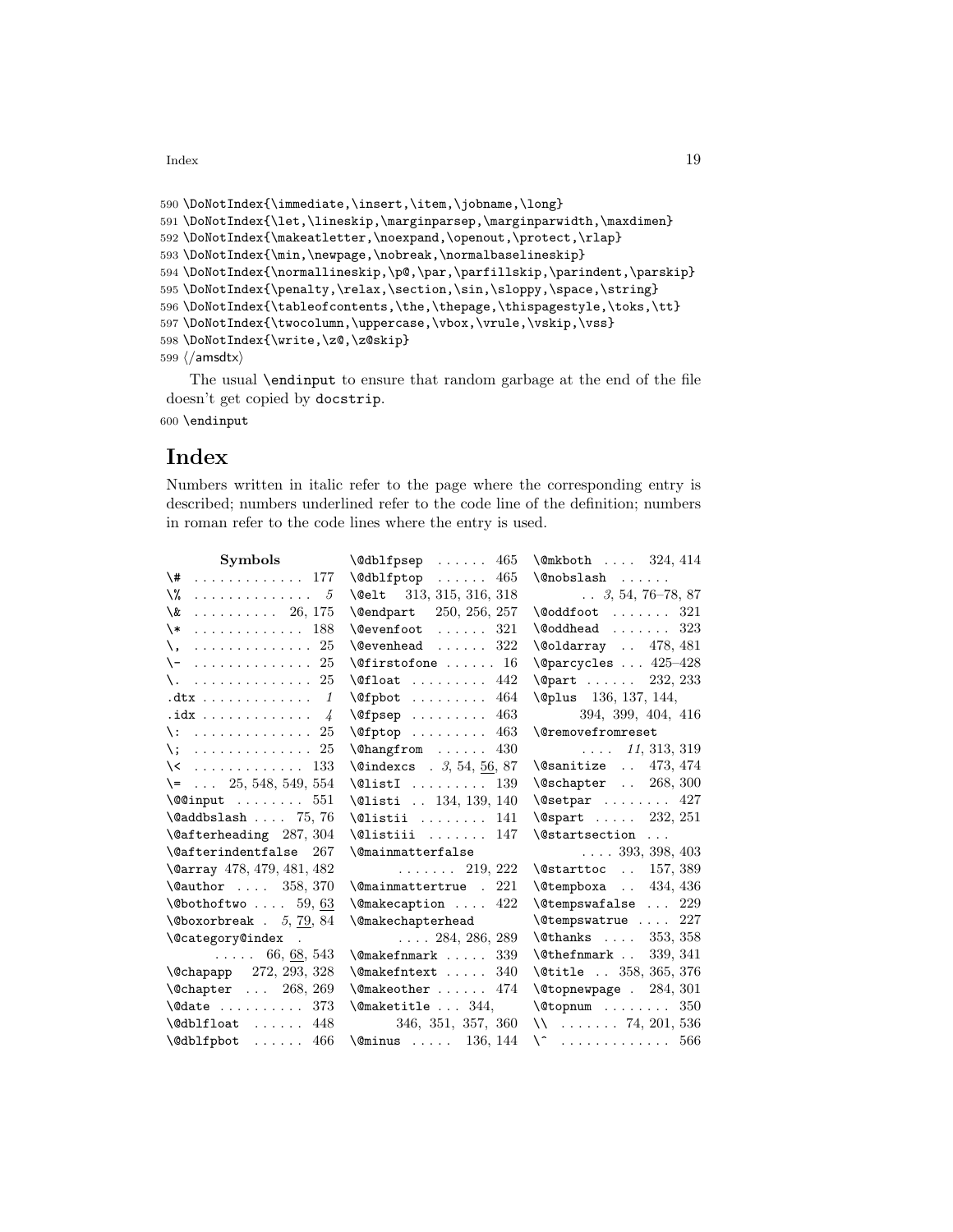| $\setminus$ | . 566                          |     |
|-------------|--------------------------------|-----|
| ΝI          | $\ldots$ 469, 472,             |     |
|             | 474, 475, 479, 483             |     |
|             | $\ldots \ldots \ldots 30, 546$ |     |
|             |                                |     |
|             | <b>Numbers</b>                 |     |
| 10          | and a construction of the      | 554 |
| \5          | . 198                          |     |
|             |                                |     |
|             |                                |     |
|             |                                |     |

| Nı | 59, 173, 215, 216, |                    |  |
|----|--------------------|--------------------|--|
|    |                    | 328, 333, 532, 554 |  |

# A

| \abovecaptionskip                                     |
|-------------------------------------------------------|
| $\ldots$ 423, 441, 447                                |
| $\text{activevert}$ . 470, 475                        |
| \actualchar                                           |
| 42, 57, 70, 501,                                      |
| 505, 511, 514, 540                                    |
| $\adabslash$ 5, 75, 86                                |
| \addcontentsline .                                    |
| $\ldots$ 236, 238,                                    |
| 273, 276, 278, 413                                    |
| \addtocontents 281, 282                               |
| \addvspace 281, 282, 423                              |
| $\lambda$ . 114                                       |
| \AltMacroFont . 16, 497                               |
| $\Lambda \text{ms} \ldots$ 123, 126, 128              |
| $\mathtt{amsclass.dat}\dots \dots\ 15$                |
| amsdtx class $\ldots$ 1, 2, 12                        |
| amsdtx package $\ldots$ . $\beta$                     |
| $\mathrm{26}$                                         |
| amsldoc class $1, 2, 9, 15$                           |
| amsldoc package $\ldots$ . $\beta$                    |
| $\mathrm{28}$                                         |
| amsthm package $\ldots$ . $\delta$                    |
| $\arabic \dots \dots 421$                             |
| $\arg \ldots \ldots \ldots \quad 8, \underline{177}$  |
| \arrayargpatch 477, 489                               |
| $\texttt{article}.\texttt{cls}\ \ldots \ldots \ \ 12$ |
| $\Lambda t$ BeginDocument $6, 469$                    |
| $\lambda$ \autoindex 7, 14,                           |
| $\underline{49}$ , 57, 69, 158, 410                   |

# B

| \backmatter  222       |  |
|------------------------|--|
| \belowcaptionskip      |  |
| $\ldots$ 438, 441, 447 |  |

| $\b$ fseries  153.                                  |
|-----------------------------------------------------|
| 245, 249, 255,                                      |
| 293, 310, 396,                                      |
| 397, 401, 402, 406                                  |
| $\Delta x$ 2, 111                                   |
| $\big\{\text{bibtex} \dots \dots \dots \ 129\big\}$ |
| book class $\dots \dots \dots 1$                    |
| book.cls $9$                                        |
| $\lambda$ . 454                                     |
| $\b$ slash  4                                       |
| $\b{b}$ slchar  4,                                  |
| 74, 76, 78, 195, 197                                |
| $\text{bst}$ 2, 111                                 |

# C

| \c@secnumdepth                                                  |
|-----------------------------------------------------------------|
| $\ldots$ 234, 244,                                              |
| 269, 292, 326, 332                                              |
| $\text{category@index}$ 64,                                     |
| $105-107$ , $109-113$                                           |
| \centering 241, 252, 487                                        |
| $\begin{bmatrix} \text{chapter} & \ldots & 1, 11 \end{bmatrix}$ |
| \chaptermark . 280, 325                                         |
| \check@mathfonts  24                                            |
| $\verb+\clearpage+ 218+$                                        |
| 220, 222, 223, 419                                              |
| \cls 2, $105$                                                   |
| $\cn \ldots 2, 4, 8, 90,$                                       |
| 99-101, 104, 192                                                |
| $\texttt{const}$ 196                                            |
| $\binom{194}{}$                                                 |
| \cnbreak . 98-102, 104                                          |
| $\text{Comm}\dots\ldots\dots\dots\ 99$                          |
| $\Gamma \ldots \ldots \ldots 100$                               |
| $\Gamma$ 103                                                    |
| $\Gamma \ldots \ldots \ldots 101$                               |
|                                                                 |
| $\cdot$ $\cdot$ 343                                             |
| comp.text.tex $14$                                              |
| $\cdot$ 388                                                     |
| $\text{Countdef}$ 425                                           |
| \cs $2, 4, 83, 90$                                              |
| ctab environment 485                                            |
| \CurrentOption  9                                               |

# D

| \dblfloatpagefraction              |  |  |  |  |  |  |
|------------------------------------|--|--|--|--|--|--|
| $\ldots \ldots \ldots 457$ \       |  |  |  |  |  |  |
| $\delta \$ $461$                   |  |  |  |  |  |  |
| $\delta$ \dbltextfloatsep . 462 \: |  |  |  |  |  |  |

# E

# F

| $\text{filename} \dots \dots \quad 550$ |  |
|-----------------------------------------|--|
| \floatpagefraction 455                  |  |
| $\Lambda$ :  458                        |  |
| $\binom{2}{10}$                         |  |
| $\frac{338}{ }$                         |  |
| $\int f$ nt  2, 113                     |  |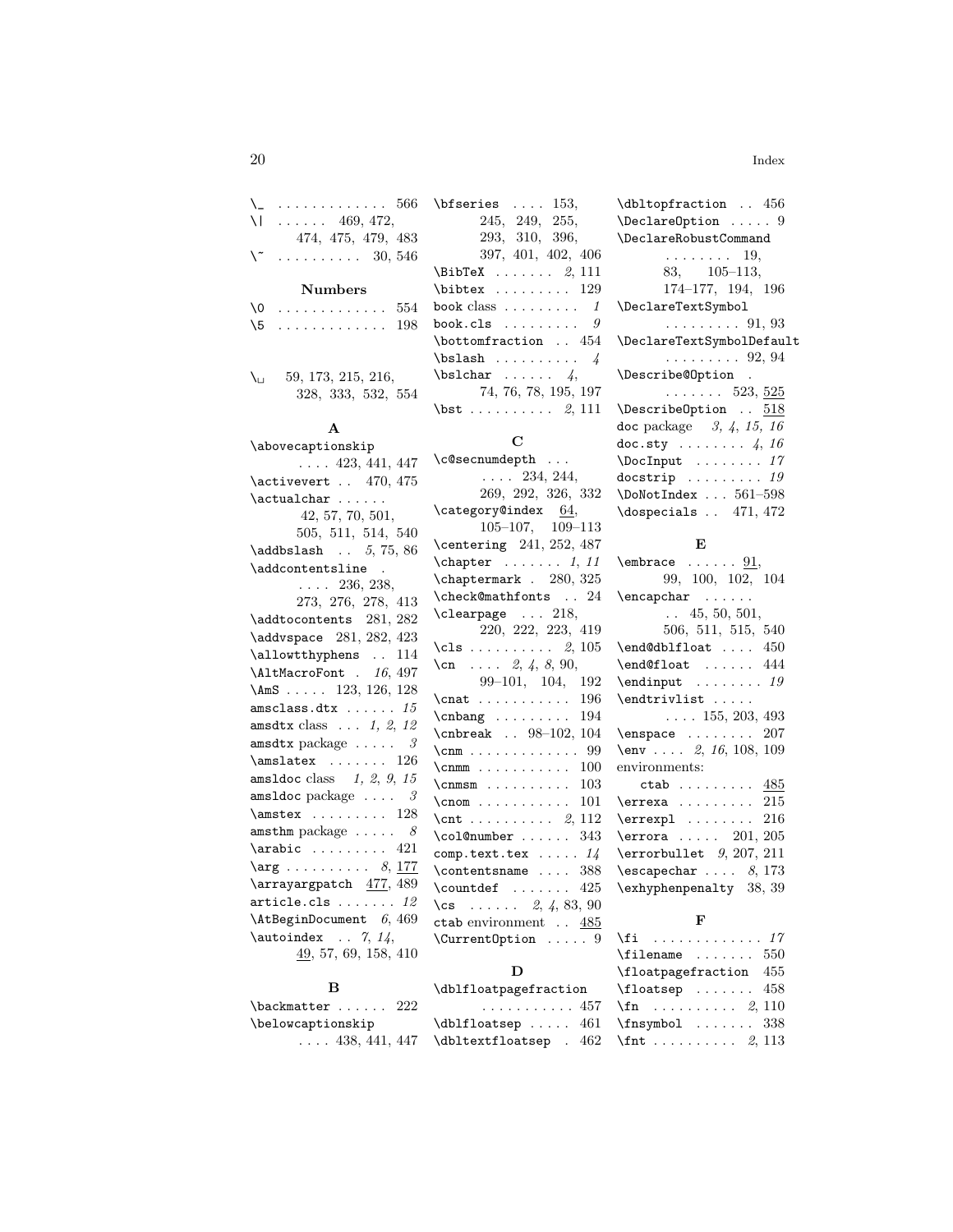### $\frac{1}{21}$

| \font  24                    |  |  |  |
|------------------------------|--|--|--|
| $\cdot$ 115                  |  |  |  |
| $\forall$ fontfamily  115    |  |  |  |
| $\setminus$ footnotesize  12 |  |  |  |
| \frenchspacing  208          |  |  |  |
| $\lvert$ \frontmatter  218   |  |  |  |

G \gloss ......... 166

### H

| $\hbox{\tt hbadness}$ 122        |  |
|----------------------------------|--|
| $hbox \ldots 4, 81,$             |  |
| 124, 180, 231,                   |  |
| 259, 339, 341, 436               |  |
| hDocInput  17, 544               |  |
| \hfil 181, 183, 322, 323         |  |
| $\hbox{hfill}$ 436               |  |
| $\hbar$ iuzz  121                |  |
| \hGetFileInfo 553, 556           |  |
| $\hbox{hrule}$ 182               |  |
| \hspace $153, 236$               |  |
| \hss 339, 341                    |  |
| \hyphenation $6,559$             |  |
| $\hbox{\hbox{hyphenpenalty}}$ 31 |  |

| T                                                                                                                                                                                                     |
|-------------------------------------------------------------------------------------------------------------------------------------------------------------------------------------------------------|
| \if@mainmatter 270, 327                                                                                                                                                                               |
| \if@restonecol 390, 419                                                                                                                                                                               |
| $\iota$ if@tempswa  263                                                                                                                                                                               |
| \ifcodeline@index                                                                                                                                                                                     |
| $\ldots \ldots 3, 47, 50$                                                                                                                                                                             |
| $\left\{ \right. \left. \left. \right. \left. \right. \left. \right. \left. \right. \left. \right. \left. \right. \left. \right. \left. \right. \left. \right. \left. \right. \left. \right. \right.$ |
| $\setminus$ IfFileExists  12                                                                                                                                                                          |
| $\lambda$ 50,                                                                                                                                                                                         |
| 189, 190, 192,                                                                                                                                                                                        |
| 195, 197, 511, 512                                                                                                                                                                                    |
| $\theta x \cdot \ldots \cdot 53$                                                                                                                                                                      |
| $\infty$ 411-414                                                                                                                                                                                      |
| \interlinepenalty                                                                                                                                                                                     |
| $\cdots \cdots 242, 253$                                                                                                                                                                              |
| $\int$ intextsep  460                                                                                                                                                                                 |
| \itemsep . 137, 145, 150                                                                                                                                                                              |
|                                                                                                                                                                                                       |
| K                                                                                                                                                                                                     |
| \kern $124, 212$                                                                                                                                                                                      |
|                                                                                                                                                                                                       |
| L<br>$\lambda$ lahalaan                                                                                                                                                                               |
|                                                                                                                                                                                                       |

\labelsep . . . . . . . 143, 149, 153, 207 \meaning ... 9, 21, 209

\labelwidth .. 143, 149 \langle . . . . . . . . . 133 \LARGE . . . . . . . . . . 365 \Large 245, 249, 255, 396  $\label{eq:large}$ 310, 367, 373, 401 \lastbox ....... 434 \lastpenalty . . . . . 433  $\texttt{lastskip} \dots \dots \ 81$ \LaTeX . . . . . 2, 125, 126 \latex . . . . . . . . . . 125 \latex/ ......... 2 \lbracechar . 91, 92, 97 \lccode ...... 30, 546 \leftmargin 135, 142, 148 \leftmargini . . . . . 135 \leftmarginii 142, 143 \leftmarginiii 148, 149  $\label{eq:reftmark} \texttt{left} \hspace{3mm} \ldots \ldots \hspace{3mm} 322$ \levelchar 44, 504, 513 \LoadClass . . . . . . . 11  $\langle \text{long } \ldots \ldots \ldots \rangle$ \lower . . . . . . . . . 124 \lowercase ... 30, 547

### M

| 537<br>$\mho$ cro $\ell$            |
|-------------------------------------|
| $\m{me}$ 173, 269,                  |
| 292, 326, 430, 433                  |
| $\mathcal{L}$ 339, 341              |
| MacroFont 16, 497, 532              |
| $\text{mail} \dots \dots \dots 186$ |
| $\text{minmatter} \dots 220$        |
| makeindex $\ldots \ldots \ldots$ 3  |
| $\backslash$ makeindex<br>6         |
| $\mathcal{L}$ 130                   |
| \MakePercentComment 551             |
| \MakePercentIgnore 544              |
| \MakePrivateLetters                 |
| $\ldots \ldots 522, 537$            |
| \maketitle 1, 12, 336, 357          |
| 527<br>$\text{marginpar}$           |
| \markboth                           |
| 240, 324, 326, 377                  |
| $\text{markright} \dots$ 332        |
| $\mathcal{L}$<br>31                 |
| $\mathcal{L}$ 29, 34                |
| $\mbox{mbox} \ldots \ldots 131$     |
| $\mathrm{adash}$ 38                 |
|                                     |

\medskipamount . . . 486

## N

\ncn . . . . . 192, 195, 197 \ndash . . . . . . . . . . 39 \NeedsTeXFormat . . . . 1  $\neq$   $\vee$  4 \newif . . . . . . . . . . 47 \nobslash . . . . . . . . 77 \noindent 215, 216, 340 \nointerlineskip . 435 \normalfont . . . . . . . 52 \normalsize 397, 402, 406 \ntt . . 52, 65, 85, 97, 102, 108, 172, 177, 195, 197, 208 \null . . . . . . . . . . . 362 \number . . . 31, 479, 480 \numberline ...... 274

#### O

| $\lambda$ 101, 102                      |  |  |  |  |  |
|-----------------------------------------|--|--|--|--|--|
| \onecolumn 226, 384, 419                |  |  |  |  |  |
| \openbox  179, 184                      |  |  |  |  |  |
| $\mathcal{X}$ 2, 107                    |  |  |  |  |  |
|                                         |  |  |  |  |  |
| $\text{OPT1cmtt} + \ldots + \ldots + 6$ |  |  |  |  |  |
| $OT1/cmt$ $\theta$                      |  |  |  |  |  |

### P

| \pagenumbering 219, 221     |
|-----------------------------|
| \pagestyle  467             |
| \parsep  137, 145, 150      |
| $\part  \dots 223$          |
| $\partial$ 245              |
| \PassOptionsToClass . 9     |
| $\beta$ 2, 106              |
| \PrintDescribeOption        |
|                             |
| $\ldots \ldots 527, 532$    |
| \ProcessOptions  10         |
| $\mathcal{S}$               |
| $\PrevidesClass$ . 1, 4, 7  |
| $\ps@headings \ldots \ 320$ |

### Q

| 2, 169, 170, 174–176<br>\ac          |  |
|--------------------------------------|--|
| $\qquad \ldots \ldots 175$           |  |
| 174, 197<br>$\qquad \ldots \ldots$   |  |
| 176, 195<br>$\qquad \qquad \ldots$ . |  |
| $\qquad$                             |  |